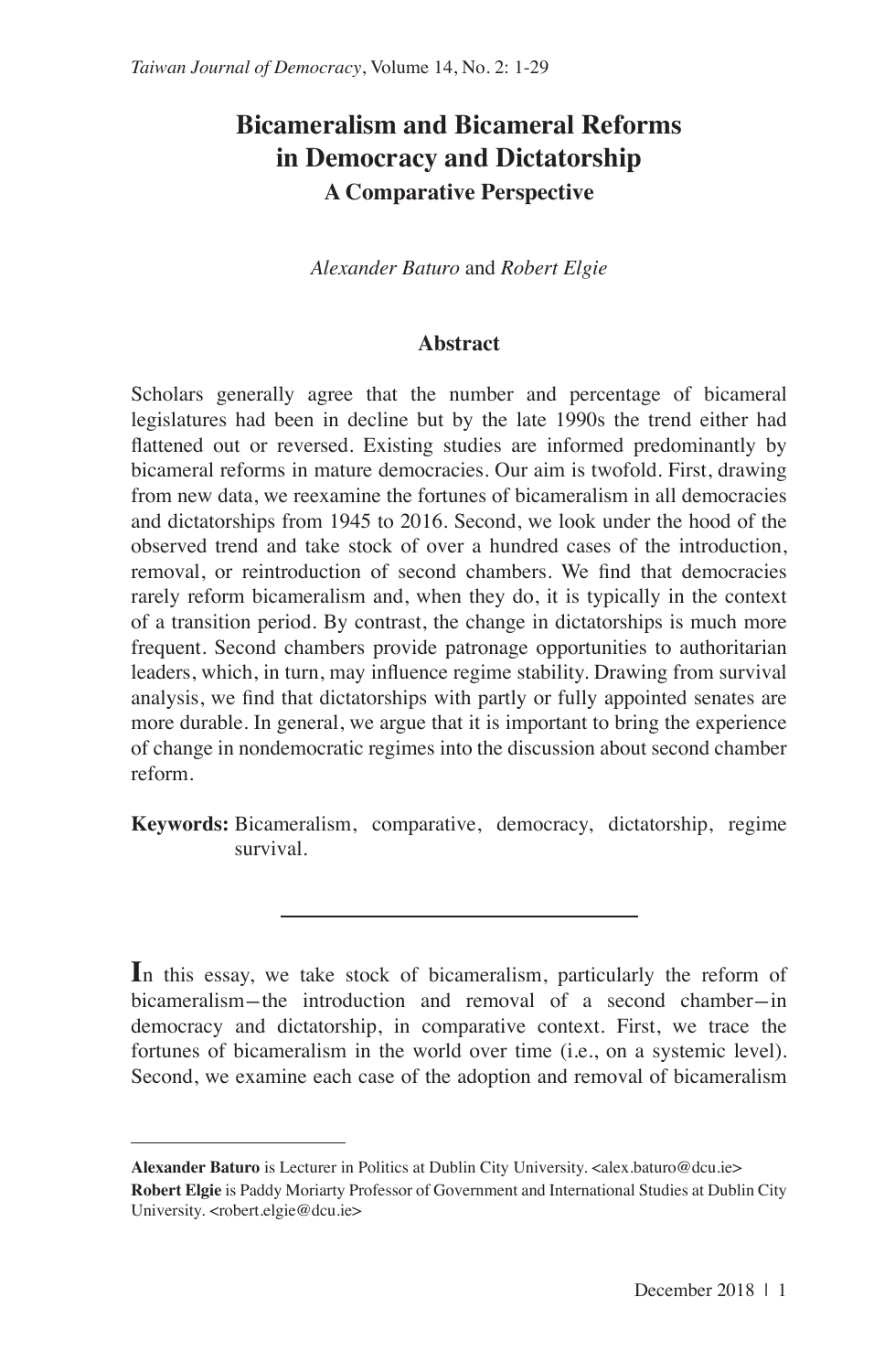and discuss under what general circumstances bicameral reforms typically occur. We find that reform is a surprisingly frequent occurrence across the world. From 1945 to 2016, in countries with a population of more than 500,000 people and excluding first post-independence constitutions, there were 125 changes, with half changing from a unicameral to a bicameral legislature and half abolishing their second chamber, with the change occurring more than twice in some countries. Revealingly, changes are much more frequent in dictatorships (henceforth, we refer to dictatorships and nondemocracies interchangeably) than in democracies: while democracies introduced second chambers twelve times and abolished them eighteen times, dictatorships did so fifty-two and forty-three times, respectively. The abolition of second chambers is particularly interesting. Indeed, it entails not only costly constitutional modifications but also, in some sense, a collective political "suicide" of the members of such second chambers, who often are required to vote and approve their own demise.

As we demonstrate below, many governments argue that the removal of a second chamber will improve democratic accountability. Somewhat paradoxically, other governments that introduce a second chamber-not only from different countries but also successor governments in the same country, as in Senegal, where a second chamber was introduced in 1999 and 2007 (and abolished in 2001 and 2012)-also argue that it will improve the democratic process. While senates were abolished in the process of democratic transition in Niger in 2011 and Tunisia in 2014, they were introduced in the course of the same transition in Poland in 1990 and Myanmar in 2009, all in the name of erasing the authoritarian past. Bicameralism is apparently a very malleable institutional feature and, whatever the official rhetoric, multiple reasons may exist behind its reform. In a comparative institutional context, reform in the number of legislative chambers is almost as frequent as reform of an electoral system and is much more frequent than a switch from/to presidentialism, semipresidentialism, or parliamentarism.<sup>1</sup>

While there exists a well-developed scholarship on bicameralism,<sup>2</sup>

<sup>1</sup> Regarding electoral reform, see Ken Benoit, "Models of Electoral System Change," *Electoral Studies* 23 (2004): 363-389; on semi-presidentialism, see Robert Elgie, *Semi-Presidentialism: Sub-Types and Democratic Performance* (Oxford: Oxford University Press, 2011).

<sup>2</sup> John Charles Bradbury and W. Mark Crain, "Bicameralism," in *Encyclopedia of Public Choice*, vol. 2, ed. Charles Kershaw Rowley and Friedrich Schneider (New York: Kluwer, 2004), 39-41; William Heller and Diana Branduse, "The Politics of Bicameralism," in *The Oxford Handbook of Legislative Studies*, ed. Shane Martin, Thomas Saalfeld, and Kaare Strøm (Oxford: Oxford University Press, 2014), 322-251; Philip Norton, "How Many Bicameral Legislatures Are There?" *Journal of Legislative Studies* 10, no. 4 (2004): 1-9; Philip Norton, "Adding Value? The Role of Second Chambers," *Asia Pacific Law Review* 15 (2007): 6-8; Samuel Patterson and Anthony Mughan, *Senates: Bicameralism in the Contemporary World* (Columbus: Ohio State University Press, 1999); Meg Russell, *Reforming the House of Lords: Lessons from Overseas*  (Oxford: Oxford University Press, 2000); Meg Russell, "What Are Second Chambers For?" *Parliamentary Affairs* 54 (2001): 442-458; George Tsebelis and Jeannette Money, *Bicameralism*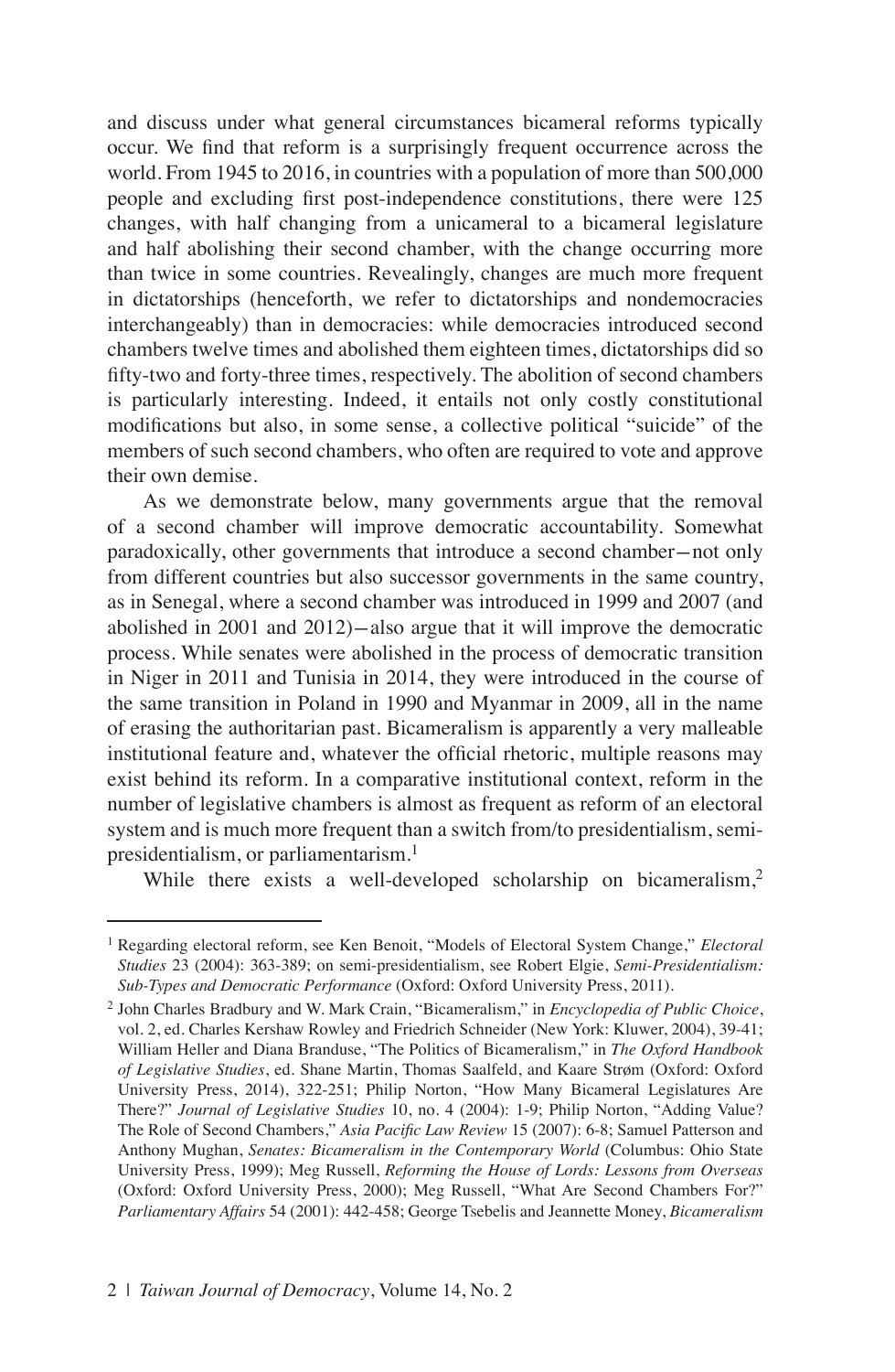discussion of second chambers and their consequences is largely dominated by reference to a relatively small number of examples in consolidated democracies. Such studies also included the abolition of second chambers at the subnational level, including in states of consolidated democracies, notably Queensland and Nebraska.<sup>3</sup> More recently, reform debates in the United Kingdom, Ireland, Canada, and elsewhere have increased the amount of information available about second chambers. Much of this debate, though, still refers predominantly to second chambers in long-standing democracies. This is perfectly normal and reasonable. It is important to compare like with like when considering reform in these countries. Even so, because the introduction and removal of second chambers is so common in nondemocratic regimes that they largely drive the global trend in the fortunes of bicameralism in the world, it is important to bring the experience of change in these regimes into the discussion about second-chamber reform.

Drawing on new data, this essay first maps the fall and rise of bicameralism in the world between 1945 and 2016. Our aim is to introduce new comprehensive data and validate the findings on the decline and rise of bicameralism globally. Next, we discuss under what general circumstances bicameral reforms occur in democracies, including democracies in transition, and in dictatorships. Because the existing literature on bicameralism in democracies is welldeveloped, we only briefly sketch the arguments for and against bicameralism. Instead, we discuss the rationale behind bicameral reforms in two regimes in transition that have not received significant scholarly attention. We find that reforms were driven by multiple, not mutually exclusive, reasons, including budgetary and patronage concerns and the need for symbolic change from an arguably discredited past, among other things. In the remainder of the essay, we first turn to the puzzle of frequent changes in bicameral arrangements in dictatorships-again, using several illustrative cases. Next, we address the Cox hazard model to estimate whether the presence of bicameralism increases regime durability in dictatorships. Finally, we conclude with a brief discussion of policy implications about bicameral reforms.

Admittedly, our goals are largely exploratory. Because this essay sets modest theory-informing goals, we largely enumerate and discuss only cases and circumstances under which reforms occur. Therefore, we cannot exclude the possibility that similar circumstances are also in place when such reforms do not occur. In other words, this essay introduces and describes the new data; underlines the importance of taking stock of bicameral reform in dictatorships; and establishes future research agenda.

<sup>(</sup>Cambridge, UK: Cambridge University Press, 1997); John Uhr, "Bicameralism," in *The Oxford Handbook of Political Institutions*, ed. Sarah Binder, R. A. W. Rhodes, and Bert A. Rockman (Oxford: Oxford University Press, 2008), 474-494; and Kenneth Wheare, *Legislatures* (Oxford: Oxford University Press, 1968).

<sup>3</sup> Louis Massicotte, "Legislative Unicameralism: A Global Survey and a Few Case Studies," *Journal of Legislative Studies* 7 (2001): 154.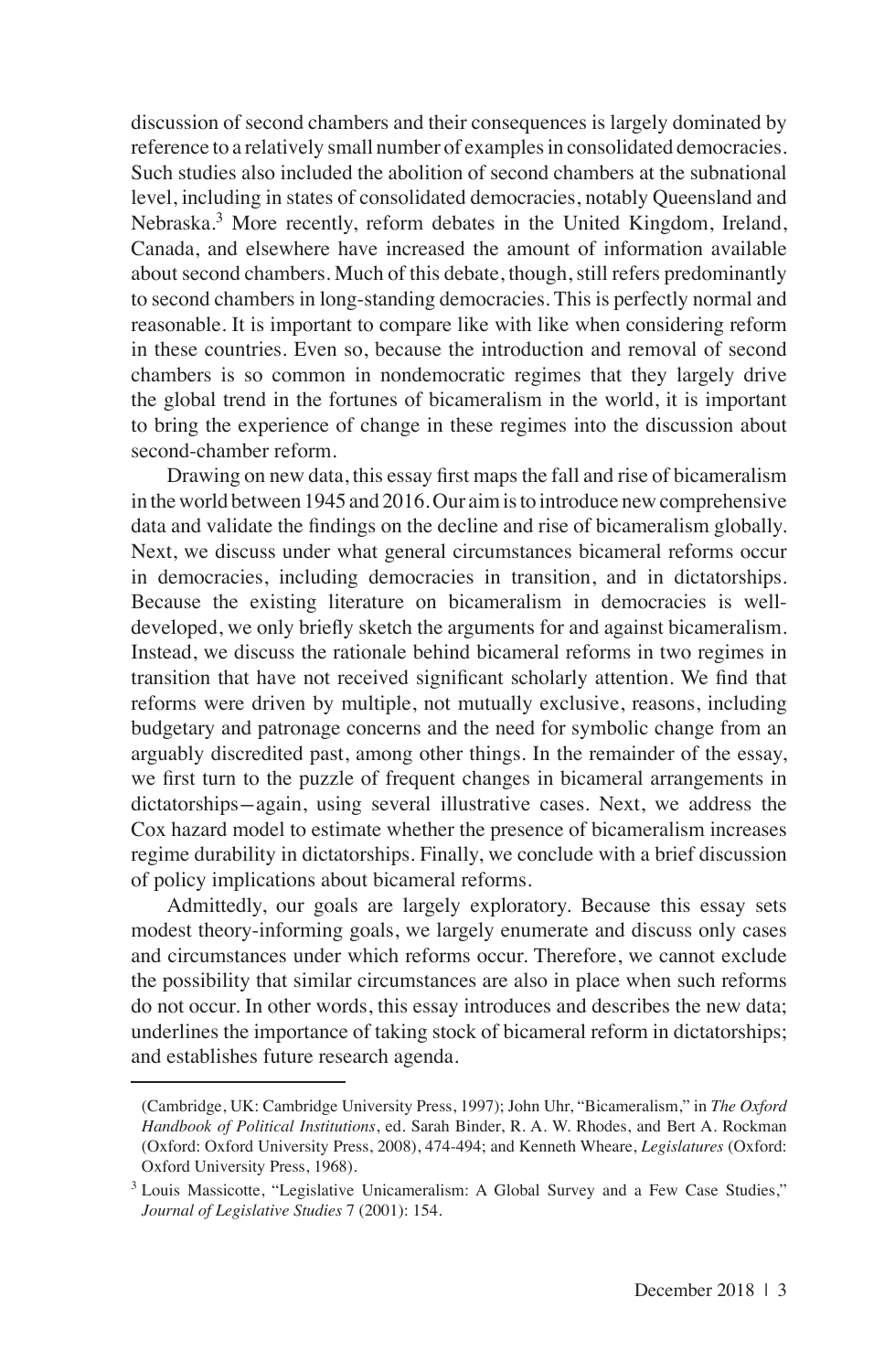### **Bicameralism in the World**

Second chambers "command much less attention than first chambers."<sup>4</sup> In scholarly terms, they remain "relatively little-studied institutions."<sup>5</sup> At the same time, second chambers matter. There are plenty of examples of policyinfluencing second chambers, such as those in the United States and Germany.<sup>6</sup> There also are examples, though much rarer ones, of second chambers playing a part in the survival of government, Italy and Romania being notable cases. Even when second chambers are seemingly less influential, and indeed perhaps for this reason, there often is plenty of debate about their role, composition, and even their existence. In Canada, reform of the Senate has long been the subject of deliberation.7 The same is true of the British House of Lords. In Ireland, there was a referendum in October 2013 on the very existence of the upper house, with voters finally deciding by a very small margin to maintain the Senate. Certainly, the ongoing debate about institutional reform in various countries has meant that the arguments for and against the existence of bicameralism are now well rehearsed. Even so, there is still much to be learned about second chambers and how they generally relate to broader issues about political life.

In broad terms, scholars have identified some trends in the existence of second chambers over time. It is well known that both the number of bicameral legislatures and the percentage of bicameral legislatures relative to unicameral legislatures declined in the period after 1945. Indeed, in the mid-1970s, Miguel Herrero de Miñón lamented what he saw as the passing of bicameralism.<sup>8</sup> By the late 1990s, though, any such decline seemed to have stopped. Meg Russell concluded that there was now "no clear trend worldwide either towards or away from two-chamber parliaments,"<sup>9</sup> and Donald Shell agreed, noting that there was "certainly no clear trend towards single chamber legislatures in the contemporary world."<sup>10</sup> At this time, Louis Massicotte's global survey found that the proportion of countries with unicameral legislatures actually had declined slightly from 67.5 percent in 1980 to 64 percent at the turn of the millennium.<sup>11</sup> In the most recent census to date, John Coakley reported "a significant increase in the number and even proportion of bicameral chambers

<sup>4</sup> Donald Shell, "The History of Bicameralism," *Journal of Legislative Studies* 7, no. 1 (2001): 1.

<sup>5</sup> Russell, "What Are Second Chambers For?" 442.

<sup>6</sup> Tsebelis and Money, *Bicameralism*.

<sup>7</sup> Gordon Gibson, *Challenges in Senate Reform: Conflicts of Interest, Unintended Consequences, New Possibilities* (Vancouver: Fraser Institute, 2004), and Serge Joyal, *Protecting Canadian Democracy: The Senate You Never Knew* (Montreal: McGill-Queen's University Press, 2003).

<sup>8</sup> Miguel Herrero de Miñón, "The Passing of Bicameralism," *American Journal of Comparative Law* 23 (1975): 236-254.

<sup>9</sup> Russell, *Reforming the House of Lords*, 411.

<sup>10</sup> Shell, "The History of Bicameralism," 14.

<sup>&</sup>lt;sup>11</sup> Massicotte, "Legislative Unicameralism," 154.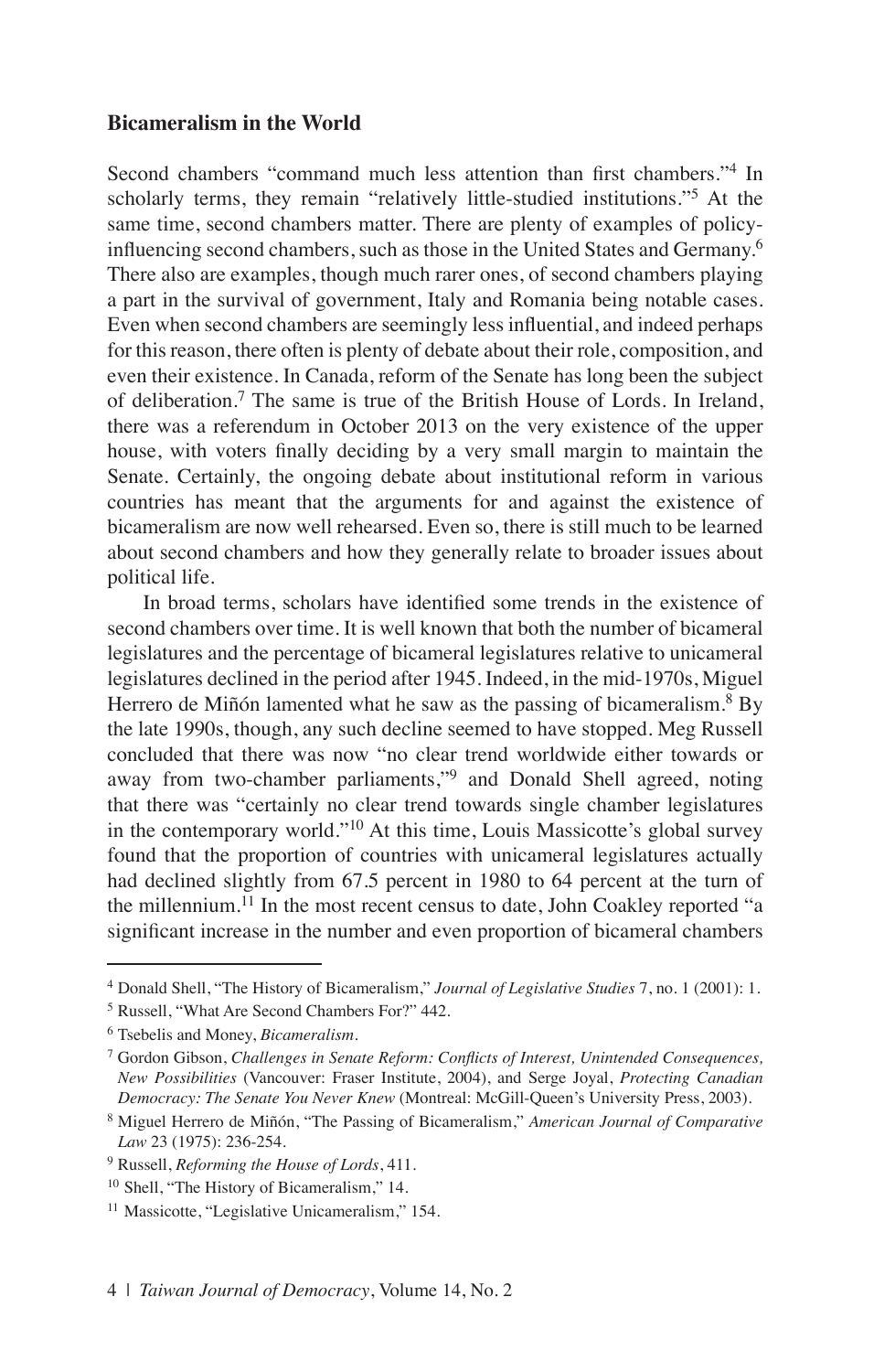in the early years of the twenty-first century," suggesting that reports of the death of bicameralism might have been somewhat if not greatly exaggerated.<sup>12</sup> Furthermore, Phillip Norton pointed out that many legislatures, typically defined as formally unilateral, in fact, resemble bicameral ones, which, in turn, suggests that our estimations of bicameralism in the world need to be revised<sup>13</sup>

The prevalence of bicameralism is invariably captured through a snapshot approach. For example, Coakley's census of bicameralism has eight data points: 1914, 1930, 1947, 1969, 1985, 1996, 2001, and 2014. By contrast, we estimate the number and percentage of bicameral legislatures in all countries with a population over half a million on an annual basis from 1945 to 2016, building on the Institutions and Elections Project.<sup>14</sup> We identify bicameralism whenever a country has more than one legislative chamber. Since we do not examine the relative powers of a second versus first chamber, the measurement of bicameralism herein encompasses strong and weak bicameralism. In several cases where a country may have more than two chambers (e.g., an additional Council of Elders), such instances are coded as bicameral as well. We not only added new coverage for the periods 1945-1971 and 2006-2016 to the Institutions and Elections Project (IAEP) dataset, but also we read through available constitutional texts and texts of constitutional amendments for the whole period of 1945-2016 to check whether a country had a bicameral legislature. Furthermore, we checked whether a second chamber in fact was convened or whether it existed only on paper. For example, even though the 2006 Constitution of Iraq provided for a bicameral parliament with a second chamber, the Federation Council, as of yet, has not been convened.

Based on figure 1, which displays all bicameral countries in black, we can reach the preliminary conclusion that the idea of the demise of bicameralism in the world is probably premature, at least as of 2016. At this time, almost half, 74 of 161 countries with a population over half a million, or 46 percent of such countries, featured bicameral legislatures. We also can add thirty-three smaller countries such as Saint Lucia, Kiribati, and Samoa-countries not included by Patrick Regan and David Clark but reported in the Inter-Parliamentary Union data. Eight of such small countries have second chambers and three fourths of them are unicameral. Taken together, 82 of all reporting 194 countries, whether large or small, or 42 percent, have bicameralism in place.<sup>15</sup> With the exception

<sup>12</sup> John Coakley, "The Strange Revival of Bicameralism," *Journal of Legislative Studies* 20 (2014): 548-549.

<sup>13</sup> Norton, "How Many Bicameral Legislatures Are There?"

<sup>14</sup> Patrick Regan and David Clark, "The Institutions and Elections Project" (2007), http://www. binghamton.edu/political-science/institutions-and-elections-project.html (accessed December 18, 2017).

<sup>&</sup>lt;sup>15</sup> Because we build on Regan and Clark data (ibid.), our sample also excludes several countries with a population below 500,000 people. We intend to extend full coverage to these countries since the time of their independence in future research.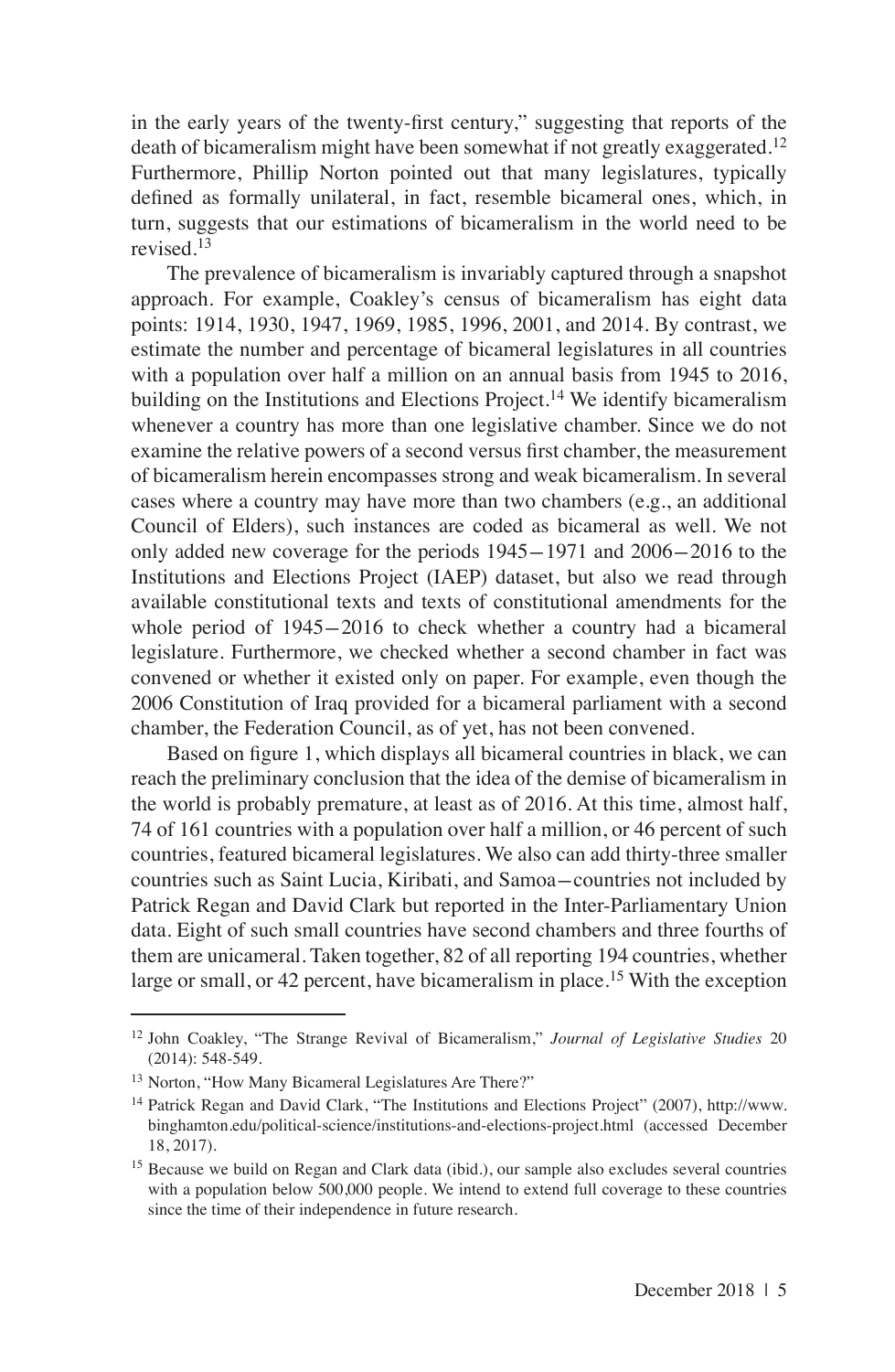

Figure 1. Bicameralism in the World in 2016

Bicameralism is present in the black-shaded countries.

of the People's Republic of China, which formally has a unicameral legislature, the predominant majority of unicameral countries are also geographically small. But has there been a decline in bicameralism over time? Yes and no.

Given the tremendous increase in the number of independent countries in the 1950s and 1960s, and then again following the collapse of the Soviet bloc, even if only some of such countries had opted for a second chamber, the number of countries with a bicameral legislature or a unicameral parliament overall would not have declined. It is therefore more informative to look at the percentage of bicameral countries. Figure 2 displays the percentage of all countries with a second chamber, as well as all democracies and dictatorships with such a chamber, over time. It shows that indeed there was a decline in the overall percentage of bicameral legislatures after 1945, from 65 percent then to 45 percent in 2016. The decline, however, flattens out around the late 1980s to early 1990s, reaching 34 percent at the lowest point in 1985, but moderately increasing in the world since the mid-1980s. In summary, therefore, over time after 1945 there was a steady decline but then a rise in bicameralism, albeit a very modest one.

The overall figures, though, provide only the most basic information about the prevalence of bicameralism. It is worth unpacking these figures by distinguishing between bicameralism in democracies and nondemocracies. Here, we follow a conventional definition of democracy defined as a country with a Polity2 score of +6 or more. Is the decline in bicameral countries driven by the decline of bicameralism in democracies only, in dictatorships, or both? Figure 2 shows there was a steady decline in the percentage of democracies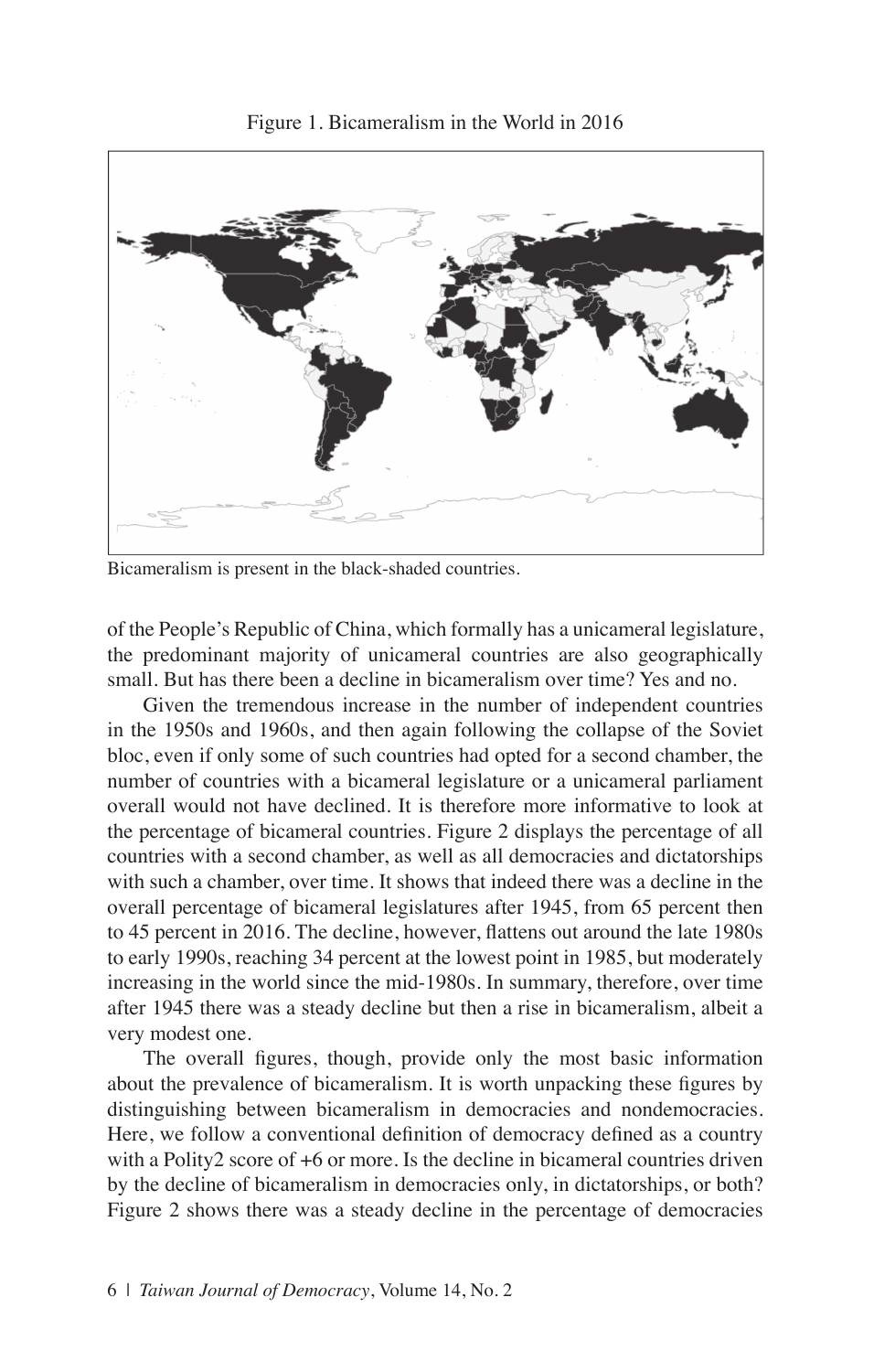

**Bicameral Countries Bicameral Democracies Bicameral Dictatorships** 

with second chambers from around 80 percent at the end of World War II to just over 40 percent in 2016. Furthermore, because the majority of the thirtythree above-mentioned small nations that are excluded from the Polity data, in fact, are unicameral democracies (based on Freedom House data), the addition of such states only reduces the percentage of bicameral legislatures among democracies further. Also, among democracies, we do not see the moderate rise in bicameralism from the mid-1980s that is visible among all countries overall. Therefore, the reversal in the percentage of bicameral countries must be attributed to the rise of dictatorships with second chambers. And, this is precisely what we see in figure 2.

Among dictatorships, there is the same decline that we observe both among all countries overall and exclusively among democracies, but only until the mid-1980s. Since the late 1980s, there has been a steady increase in the percentage of bicameral dictatorships, from just over 20 percent to over 50 percent. Because the number of democracies is over twice as high as the number of dictatorships in the world now, the number of democracies with second chambers is also higher-albeit not twice as high-than the number of dictatorships with such chambers. The number of second chambers in democracies has increased, but the number of democracies has increased even more rapidly, reducing the percentage of democracies with second chambers. In fact, we see a linear decline in the percentage of democracies with bicameral legislatures since 1945. Until the early 2000s, democracies had a higher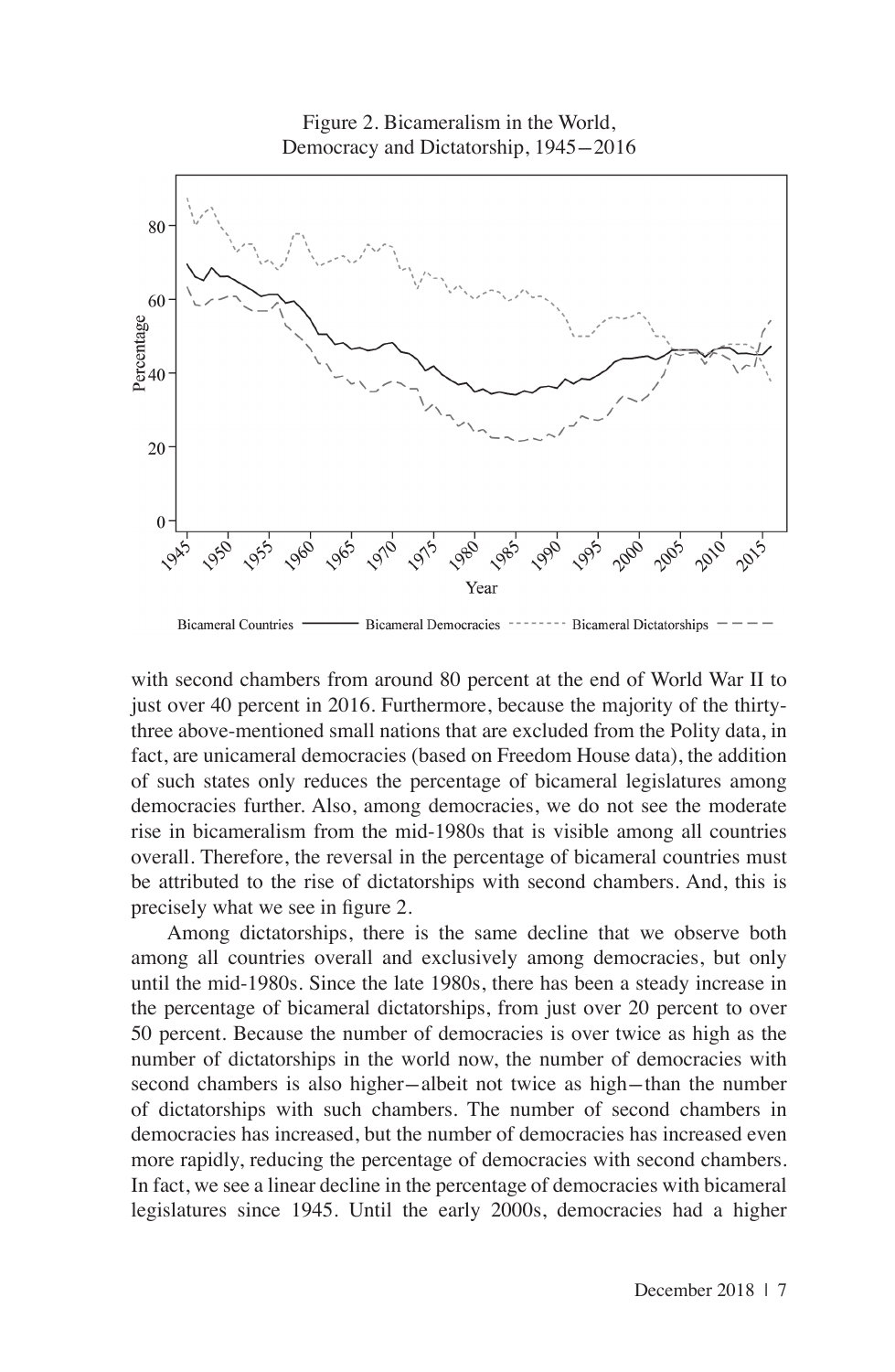percentage of second chambers than nondemocracies. Since this time, though, because the percentage of second chambers in democracies has continued to decline and the percentage in dictatorships has been rising since the late 1980s, the percentage has been roughly equal in each. In fact, if we draw a smooth Loess curve, the line for democracies is a straight downward slope, while the two lines for all countries and for dictatorships are similar in shape: they both flatten out in the 1980s and early 1990s and rise following the mid-1990s.

From the global trends of bicameralism, in terms of both numbers of bicameral countries and percentages of such countries, it is difficult to infer whether the rise and fall of bicameralism have occurred because (1) particular countries have introduced or abolished second chambers; (2) previously democratic countries that experienced democratic breakdown abolished or introduced bicameralism; (3) previously nondemocratic countries made changes during transition to democracy; or (4) bicameral and unicameral countries retained their legislative arrangements but experience democratic transitions and breakdowns. We aim not only to chart the fall and rise in bicameralism over time but also to document the changes, whether such a trend is driven by the simple addition of new member states into the world system or whether the pattern is mainly driven by the reform of such arrangements among existing member states.

In the remainder of this essay, we take stock of all 125 cases of reform. Figure 3 displays the count of reforms from unicameralism to bicameralism, and vice versa, in democracy and dictatorship, since 1945. The sample



Figure 3. The Creation and Abolition of Bicameral Legislatures in Democracies and Nondemocracies, 1945-2016

8 | *Taiwan Journal of Democracy*, Volume 14, No. 2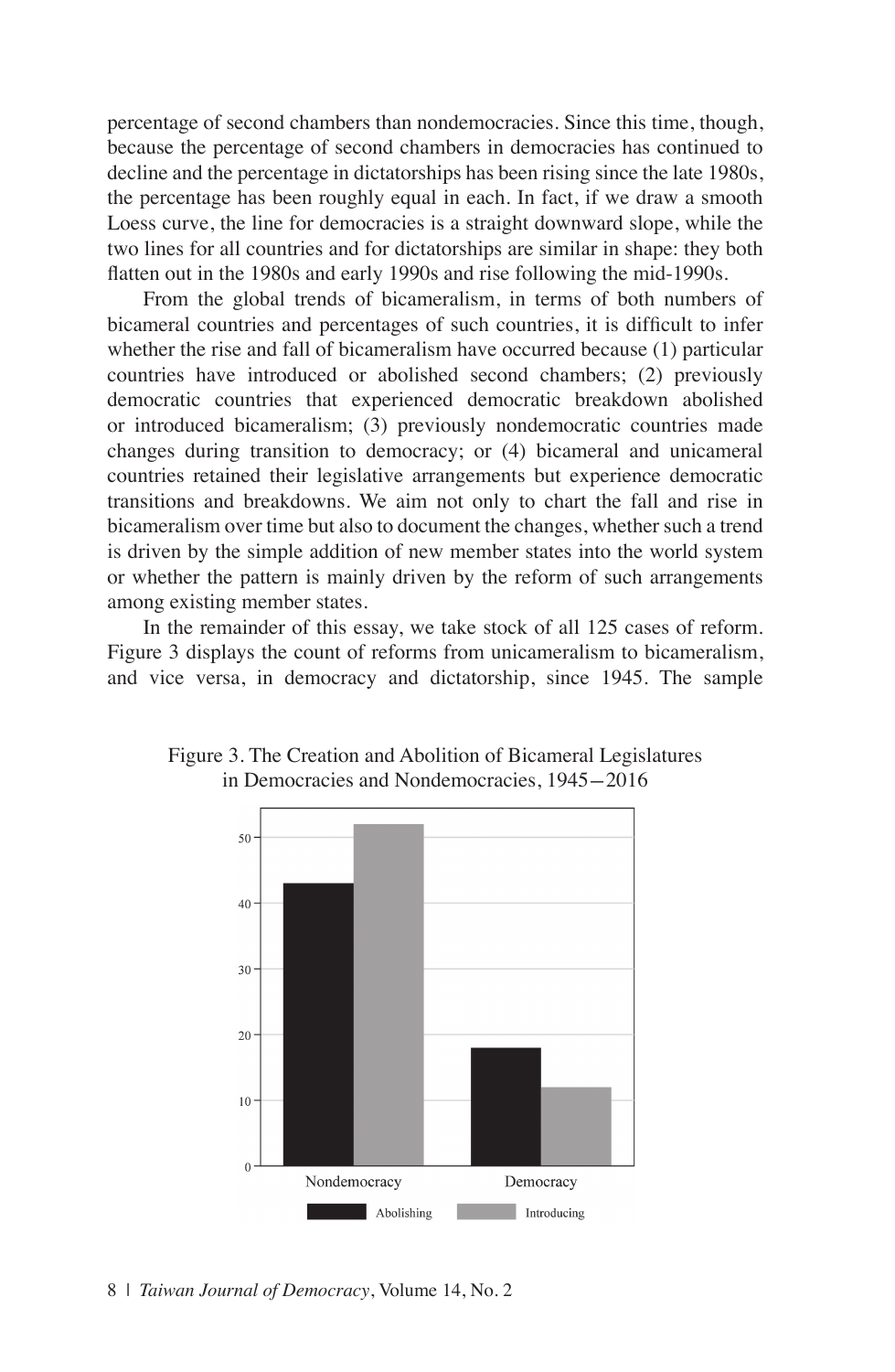excludes first post-independence constitutions in nations that may or may not have had bicameralism (i.e., it focuses on instances where second chambers were introduced or abolished when political regimes were already in place as opposed to cases of constitutional engineering from scratch).

Because we do not have the data for the period prior to 1945 when many constitutions were first introduced with or without bicameralism, the inclusion of first post-independence constitutions since 1945 renders bicameral reforms a much more frequent occurrence in dictatorships as opposed to democracies. This is because many advanced democracies have long histories of statehood prior to 1945, while the predominant majority of independent nations after 1945 emerged and continued as dictatorships, at least for a significant period of time following their independence. For the record, we note that among seventy-seven countries in the dataset that gained independence after 1945 and had legislatures in their first year of sovereignty, fifty-six nations, or 73 percent, adopted unicameral parliaments, while twenty-one nations, or 27 percent, established two chambers of parliament instead. All but one of these twenty-one nations were dictatorships at the time. In figure 3, we exclude the twenty-one cases of adoption of second chambers in first post-independence constitutions and focus only on changes in countries that already had parliaments in place prior to reforms.

Figure 3 shows that of 125 subsequent changes in total, nondemocracies introduced a bicameral system 52 times compared with the equivalent change in only 12 democracies, including democracies in transition. Figure 3 also shows that in nondemocracies a bicameral system was abolished more than forty-three times during the period from 1945 to 2016, whereas only eighteen democracies did the same. Therefore, first, democracies are somewhat more likely to abolish bicameralism than to introduce it, while the chances for adoption or removal of a second chamber in dictatorships are roughly the same. The differences between regime types are not statistically significant, however. Second, institutional changes with regard to bicameralism are much more frequent in nondemocracies than democracies. These figures provide pause for thought, not least by indicating that it is important to look behind the headline figures when examining the prevalence or otherwise of second chambers.

### **The Reform of Bicameralism in Democracies and in Transition**

Why do democracies reform bicameralism? To address this question, we briefly review a very extensive literature on bicameralism in democracies; we then examine the debate on the removal of a second chamber that occurred in Venezuela in 1999, to see if any of these general arguments appeared in the actual discussion "on the ground." We also discuss the surprising case of Senegal, where a senate was adopted, abolished, and reintroduced, only to be abolished again in the brief period from 1998 to 2012. Finally, we summarize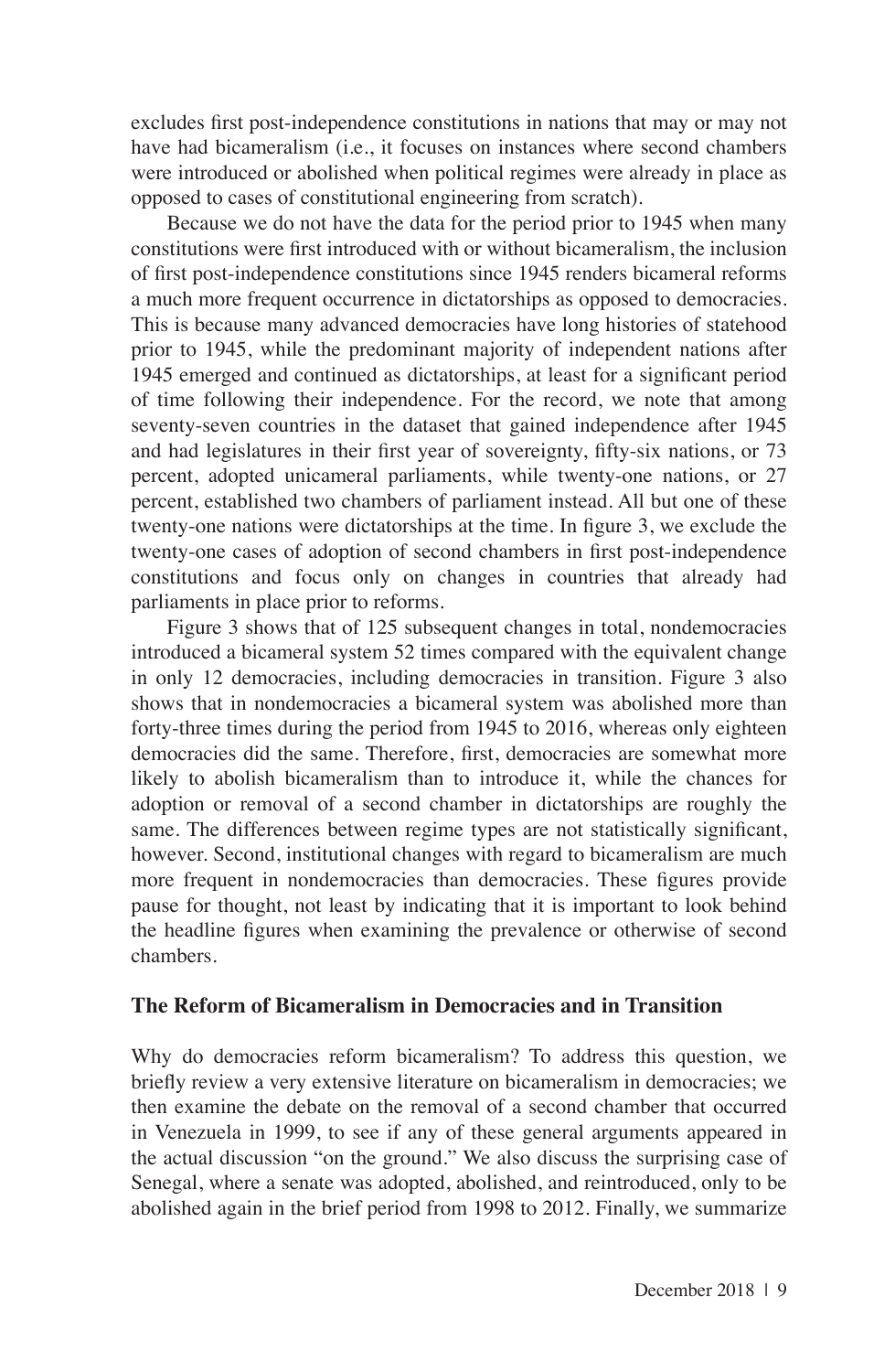the likely reasons for such reform across the world.

What is the purpose of second chambers? Nicholas Baldwin identified six reasons for the creation of bicameralism, ranging from the need for checks and balances, better representation of territories as well as elements within society, advancement of democratization and reflection, to improvement of legislation.<sup>16</sup> Philip Norton subsequently summarized these reasons under two general headings: reflection and representation.<sup>17</sup> The existence of a second chamber is thought to provide the opportunity for greater reflection. This idea applies to the legislative process. Given that the law-making agenda of governments in most contemporary democracies is packed, second chambers provide extra time for reflection. All else being equal, this creates the potential for the passage of higher-quality legislation. This point is made all the more forcefully when, as is usually the case, the composition of the second chamber is substantively different from the composition of the first chamber. The different mode of composition allows alternative viewpoints to be heard and members with specific expertise to voice their opinions, again promoting better legislative output. The idea that second chambers allow for greater reflection can be extended as well to the matter of accountability. Especially in parliamentary and semi-presidential systems, governments invariably control a majority, or at least a working majority, in the lower house. With party discipline, this can mean that there is little incentive to scrutinize legislation, but also little incentive to hold the government effectively to account. In this context, a second chamber may play a role in making the government more accountable. This may be because the government does not enjoy a majority in the second chamber, perhaps because a different electoral system is used for the upper house. It may also be because discipline is less strong there. In a weak second chamber, the costs of speaking out are less dramatic. In most countries, the government cannot fall because of the actions of the second chamber. The second chamber's power to shape legislation also may be restricted. Paradoxically, though, this may provide greater space for questions to be asked that would otherwise not be raised. In both ways, then, the presence of a second chamber may invite more and perhaps better reflection.

The existence of a second chamber also provides the opportunity for greater representation.<sup>18</sup> In general terms, scholars suggest that bicameralism is more likely to be present when countries are diverse in terms of their ethnic, religious, or linguistic differences, when countries are large in terms of their population or geographic size, or when countries have a federal structure.<sup>19</sup>

<sup>16</sup> Nicholas Baldwin, "Concluding Observations," *Journal of Legislative Studies* 7 (2001): 172- 175.

<sup>17</sup> Norton, "Adding Value? The Role of Second Chambers," 6-8.

<sup>18</sup> Massicotte, "Legislative Unicameralism," 152.

<sup>19</sup> Heller and Branduse, "The Politics of Bicameralism," 339; Arend Lijphart, *Democracies: Patterns of Majoritarian and Consensus Government in Twenty-one* Countries (New Haven, CT: Yale University Press, 1984); and Uhr, "Bicameralism," 476.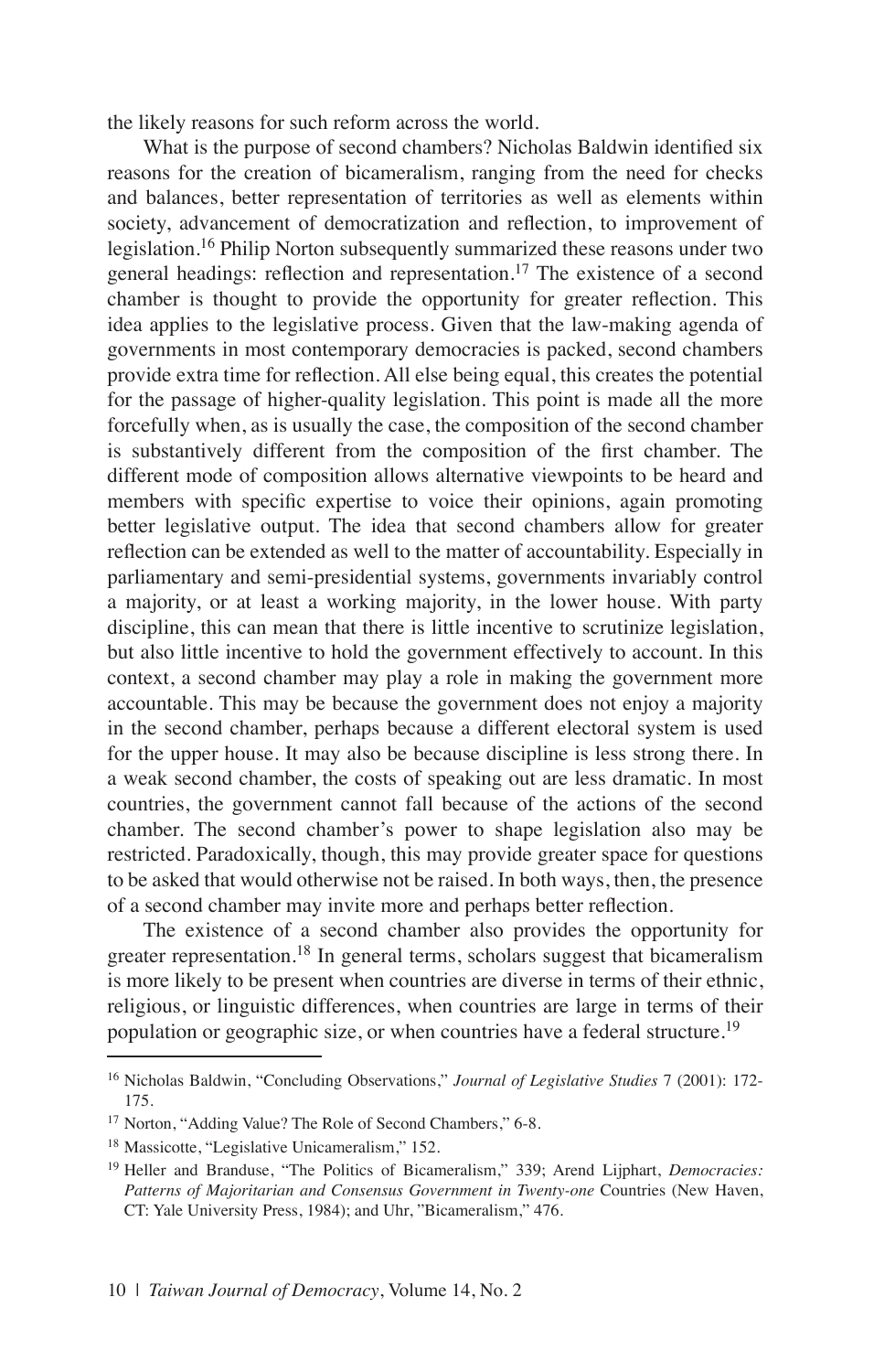Overall, bicameralism is often defended and promoted on the grounds of reflection and representation. In democracies, there are good reasons to believe that these principles indeed are likely to motivate the creation and survival of second chambers. If second chambers are so positive for democracy, why ever abolish them?

Bicameralism may be abolished due to financial concerns. For example, in the midst of severe economic recession in 2009 in Ireland, the leader of the opposition at the time, Enda Kenny, proposed abolishment of the second chamber as it would save some  $\epsilon$ 150m during the legislative term.<sup>20</sup> Other reasons, though, may be behind such reform, particularly in transitional democracies or countries with shorter histories of uninterrupted democracy.

Consider the debate on bicameralism in Venezuela at the time of the 1999 Constitutional Assembly. The assembly was tasked with promulgating a new constitution following the 1998 watershed election of Hugo Chavez. The new president proposed a number of sweeping changes to the constitution, including five rather than three branches of power, the removal of a ban on immediate reelection, and the introduction of a unicameral parliament. During the debate on the floor of the assembly, the delegates considered whether they should retain the second chamber, albeit under a different title, or abolish it altogether. One of the delegates, Aristobulo Asturiz, proposed:

> We need a Parliament of representatives from areas where the large urban concentrations are, [the parliament] that builds the federalism, the new federalism. ... And to achieve that we have to dismantle the central state. In order to do so we have to push strongly for more decentralization. There are those who believe that decentralization must be about the states at the intermediate level; but there are those who believe that decentralization is about where people are, down there, and that people have to be represented directly. The bicameral structure drives corruption, it is costly, it hinders the process of drafting laws, and it encourages corruption.<sup>21</sup>

Another delegate, Mario Isea, argued that the very example of the unicameral Constitutional Assembly validated the viability of a singlechamber parliament in the future. Furthermore, he raised budgetary concerns, that is, that the duplication of parliamentary committees in two chambers

<sup>20</sup> RTÉ (Raidió Teilifís Éireann, Ireland's National Public Service Broadcaster), "FG Would Abolish Seanad-Kenny" (October 19, 2009), https://www.rte.ie/news/2009/1017/123091 politics/ (accessed April 30, 2016).

<sup>21</sup> Asamblea Nacional Constituyente [Constituent National Assembly] (November 3, 1999), 49- 50, http://www.asambleanacional.gob.ve, under Asamblea Contituyente (accessed December 18, 2009). All translations in text are by the authors of this essay.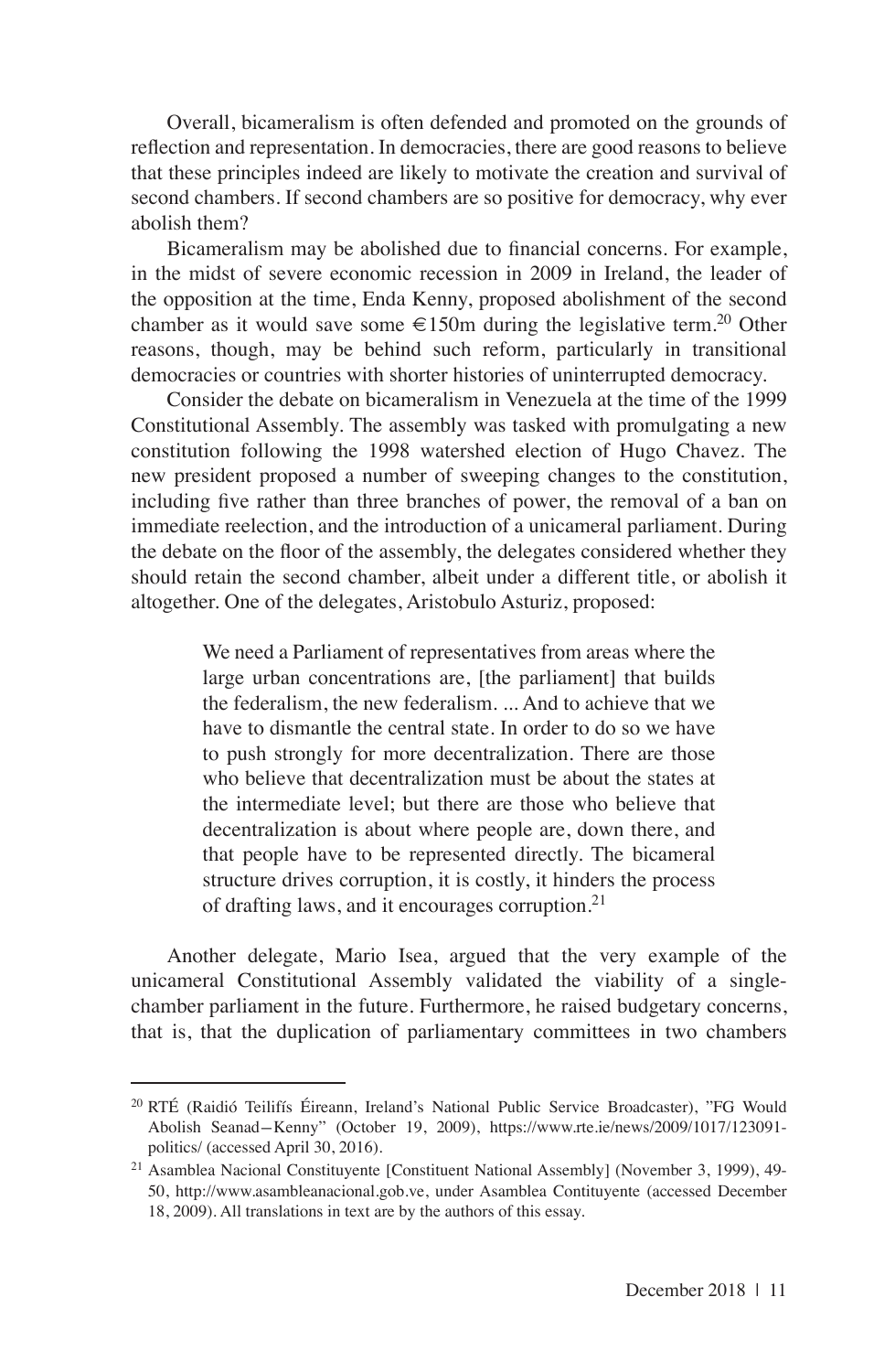was very wasteful and unnecessary.<sup>22</sup> Still, many delegates-forty-nine against seventy-opposed the change. For example, David de Lima and Ricardo Combellas both cautioned the eager reformers not to be carried away by the then strong societal antiparliamentary sentiment that led them to believe that everything that reduces the power of parliament was positive and "intrinsically revolutionary."<sup>23</sup> Allan Brewer dismissed the views that Venezuela was essentially an urban country and argued that to be "consistent with a federal scheme, it is necessary to have the Federal Chamber that gives representation to the states and that allows them to participate equally in a national political process."<sup>24</sup>

In the end, the debate boiled down to the simplistic choice between institutional change, a dramatic break with discredited tradition, on the one hand, and the status quo, the defense of the hotbed of conservatives, party elites, generals, and *latifundistas* that even Simon Bolivar most likely would not have defended had he been alive, on the other. Guillermo Garcia even rejected the argument for the need for the second chamber's moderating influence precisely because if they, as revolutionaries, "are going to make changes, then now less than ever do we need a moderating power next to the Chamber of Deputies."<sup>25</sup> The delegates believed that the people gave them the mandate to create the new political order and retention of the second chamber would slow things down considerably. Iris Varela argued, "The Venezuelan people are waiting for us to actually show that there is a change here. The change is in transforming this Parliament into a unicameral structure so that the process of lawmaking is more expeditious."<sup>26</sup> And change they made. Swiftly, President Chavez had a new constitution enacted that abolished the Senate altogether in 1999. While the *zeitgeist* in late-1990s Venezuela was strongly anti-status quo, with one of the casualties being the bicameral legislative tradition, a complementary reason for the switch to a unicameral parliament also could have been that, in the 1998 election, while the Hugo Chavez-led Movimiento V [Quinta] República (MVR) coalition gained the majority in the lower chamber, the more established Acción Democrática (AD) party performed more strongly in the upper chamber. Apart from abolition for financial reasons, this is the first hint that the creation and abolition of bicameralism can be motivated by reasons other than arguments concerning reflection and representation.

Figure 4 (sub-figure for democracy) attempts to categorize the general circumstances that accompany the reform of bicameralism in democracies, including democracies in transition. Clearly, as the debate in Venezuela demonstrated, there may be multiple, not necessarily mutually exclusive,

<sup>22</sup> Mario Isea, transcript of speech in ibid., 35-36.

<sup>&</sup>lt;sup>23</sup> David de Lima and Ricardo Combellas, transcript of speech in ibid., 33-34, 39-41.

<sup>24</sup> Allan Brewer, transcript of speech in ibid., 45.

<sup>25</sup> Guillermo Garcia, transcript of speech in ibid., 31.

<sup>26</sup> Iris Varela, transcript of speech in ibid., 31.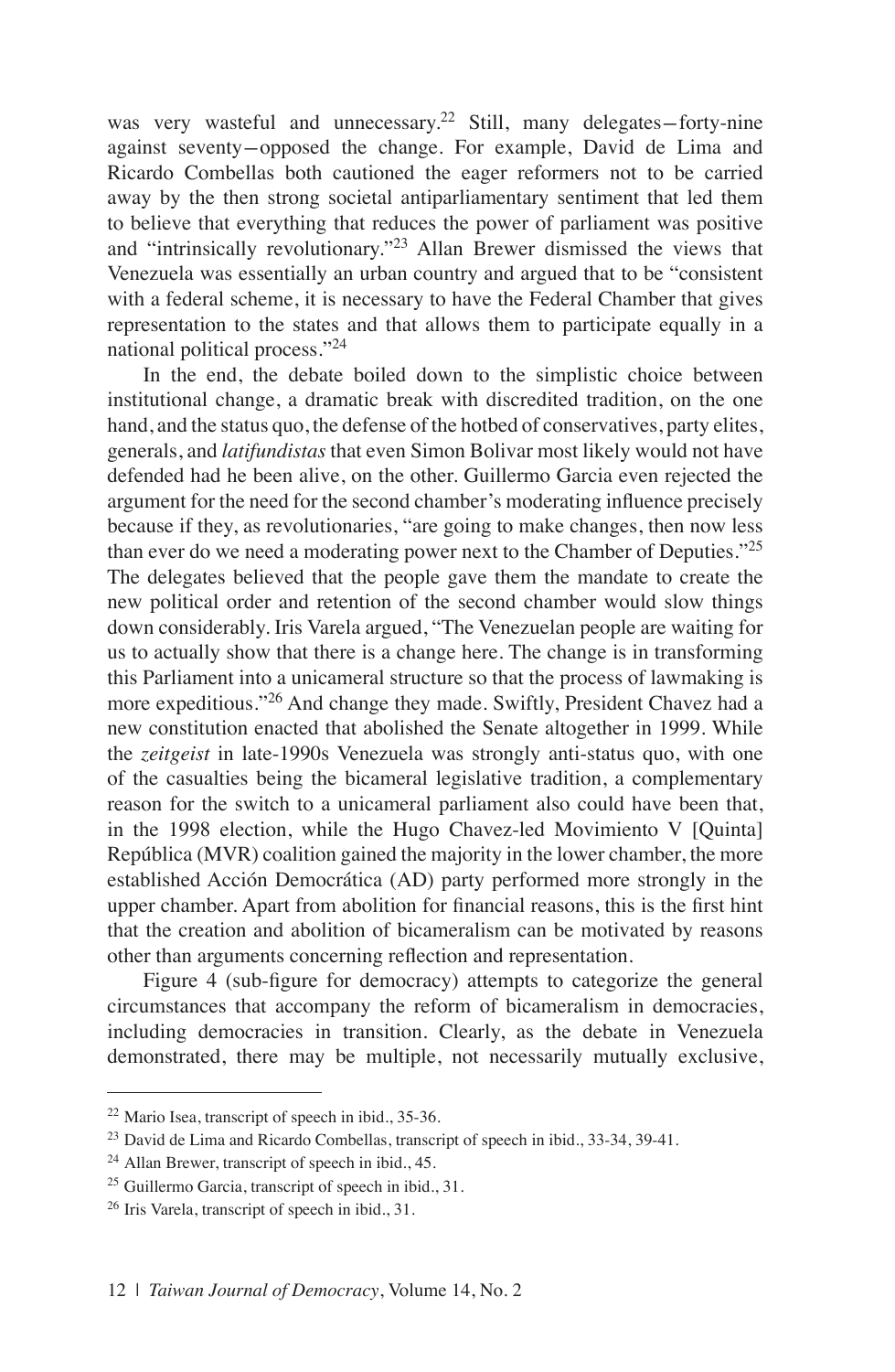reasons behind each instance of reform. To infer and argue that "the" reason for reform is exclusively about budgetary concerns, democratic accountability, or representation alone is too subjective. Instead, we categorize based on "observables," such as whether reforms followed civil war or ethnic strife; were implemented during transition in a new democracy; or, in contrast, came into effect in an advanced democracy, for whatever officially declared reason.

In democracies, reform most commonly occurs during the transition from a previous authoritarian regime when a new democracy "reconfigures" its institutions: eight transitional democracies introduced a second chamber, and nine abolished it. For example, the absence of the second Chamber of Advisors in the new 2014 Tunisian constitution was dictated by the impetus for a clean break from an authoritarian past. Whenever information was available, we briefly studied the arguments for and against bicameralism that were made at the time of change. Almost always, countries that had a bicameral structure before it was abolished by the authoritarian government reinstated their second chamber upon their return to democracy-a move often heralded as a return to the democratic traditions of the past, such as in Spain in 1977 or Poland in 1990. This is not to argue that the adoption of a second chamber cannot be a part of a larger process of democratization and executivelegislative power reconfiguration. However, when countries instead featured unicameral legislatures before the advent of authoritarian rule or the rule of a strongman who adopted a second chamber, again, almost always the demise of bicameralism was justified as the return to democratic institutions in a process of democratization, such as in Tunisia in 2012, Niger in 2011, and Senegal in 2012, but also earlier in 2001.

In fact, in Senegal, the second chamber has had a vicissitudinous history. It was first established in 1998 under the presidency of Abdou Diouf, in power for seventeen years at that time and who headed an authoritarian partybased regime. Its creation was denounced by the then de facto leader of the opposition, Abdoulaye Wade, who promised to abolish it and characterized it as a "clientelist mechanism in the service of the old regime."<sup>27</sup> True to his word, following his election in 2000, President Wade oversaw a new constitution that did away with the second chamber as well as the Economic and Social Council (*le Conseil économique et social*), a consultative body with nominal input into the law-making process.

However, even though Senegal under Wade became an electoral democracy, the new president repeatedly used constitutional reform to try to maintain his control over the system. Prior to Wade's reelection in 2007, there were four constitutional amendments and no fewer than nine amendments between May 2007 and June 2009 alone. The first amendment in June 2003

 $27$  Assane Thiam, " "Une Constitution, ça se revise!" Relativisme constitutionnel et État de droit au Sénégal" [Constitutional relativism and rule of law in Senegal], *Politique africaine* [African Politics]108 (2007): 149.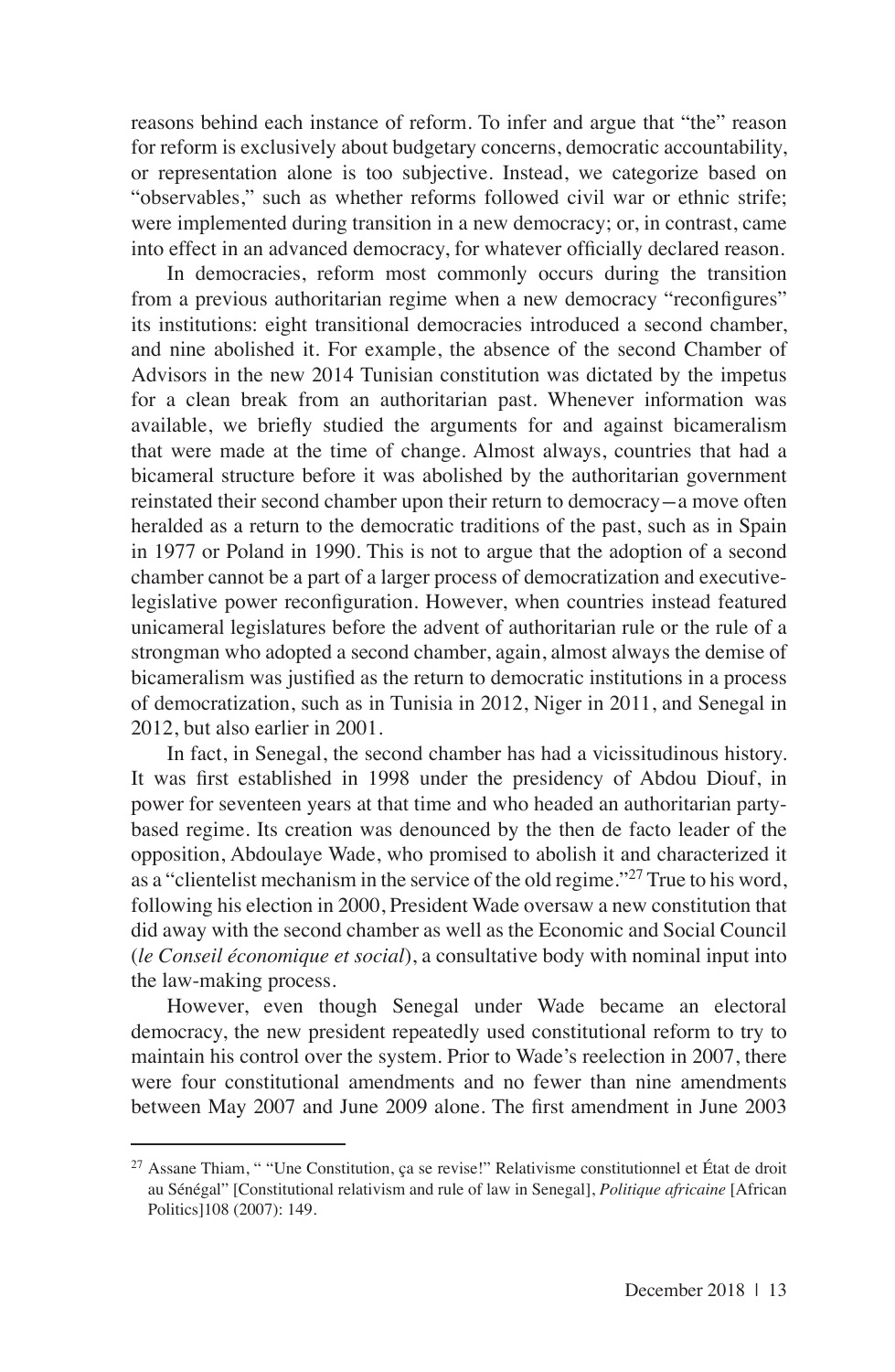effectively was to reinstate the very consultative *Conseil* that had just been abolished. Then, in 2006, President Wade reintroduced the Senate. In the run up to the rescheduled election for the lower house and amid mounting tensions within the ruling party, the creation of the Senate was a neopatrimonial device to "accommodate" his political friends and to encourage them to remain and/ or reward them for remaining loyal to him.<sup>28</sup> Indeed, the structure of the Senate guaranteed that no fewer than 65 percent of the members of the new institution were appointed by the president. As it turned out, his supporters held ninety-nine of the one hundred seats in the second chamber following the first elections in 2007.<sup>29</sup> Thus, the accusation of neopatrimonialism that the president had made against the previous regime some six years earlier was now turned against Wade himself.<sup>30</sup>

There is no doubt that the creation of the Senate in Senegal in 1998, while ruled by a nondemocratic regime, and then its recreation in 2006, while Senegal was an electoral democracy, were examples of the "instrumentalisation of the Constitution for reasons other than democratic rationality."<sup>31</sup> Clearly, the reinstatement of bicameralism in 2006 was not motivated by the desire for more equitable representation, but by the need to find a way of managing party political problems that threatened the president's hold over the regime. With Wade's departure from office in 2012, however, his successor decided to return to a unicameral legislature. The example of Senegal suggests that, while in some settings bicameralism may be abolished or introduced in a new democracy in transition in order to return to the old democratic institiutional traditions that existed prior to a nondemocratic period, such as in Poland in 1990, in other settings, such as in Senegal, bicameral reform may be a tool that the elected leaders employ for purposes of governing. While it is beyond the scope of this exploratory essay, further research may study whether executivelegislative power balance such as the minority status of a president's party, or a president-party relationship, may explain the endogenous bicameralism in transitional democracies.

As seen in figure 4, in five cases, the second chamber was abolished in democracies with a long democratic tradition. Here, the second chamber was portrayed by its opponents as a remnant of the old order; as the argument was offered in Ireland in 2013, its removal was to save the public expenditure (e.g., New Zealand in 1951 and Sweden in 1971). In three cases, a senate was

<sup>28</sup> Gerti Hesseling, "Le Sénat au Sénégal, une attraction secondaire?" [The Senate in Senegal, a secondary attraction] *Afrilex* (2010): 13, http://afrilex.u-bordeaux4.fr/le-senat-au-senegal-uneattraction.html (accessed June 12, 2015).

<sup>29</sup> Thiam, "Une Constitution, ça se revise!" 151.

<sup>30</sup> Mody Niang, *Qui est cet homme qui dirige le Sénégal?* [Who is this man who is running Senegal?] (Paris: L'Harmattan, 2006), 278-279.

<sup>31</sup> Ismaila Madior Fall, *Évolution constitutionnelle du Sénégal. De la veille de l'Indépendance aux elections de 2007* [The constitutional evolution of Senegal: From the eve of independence to the 2007 elections] (Paris: Karthala, 2009), 184.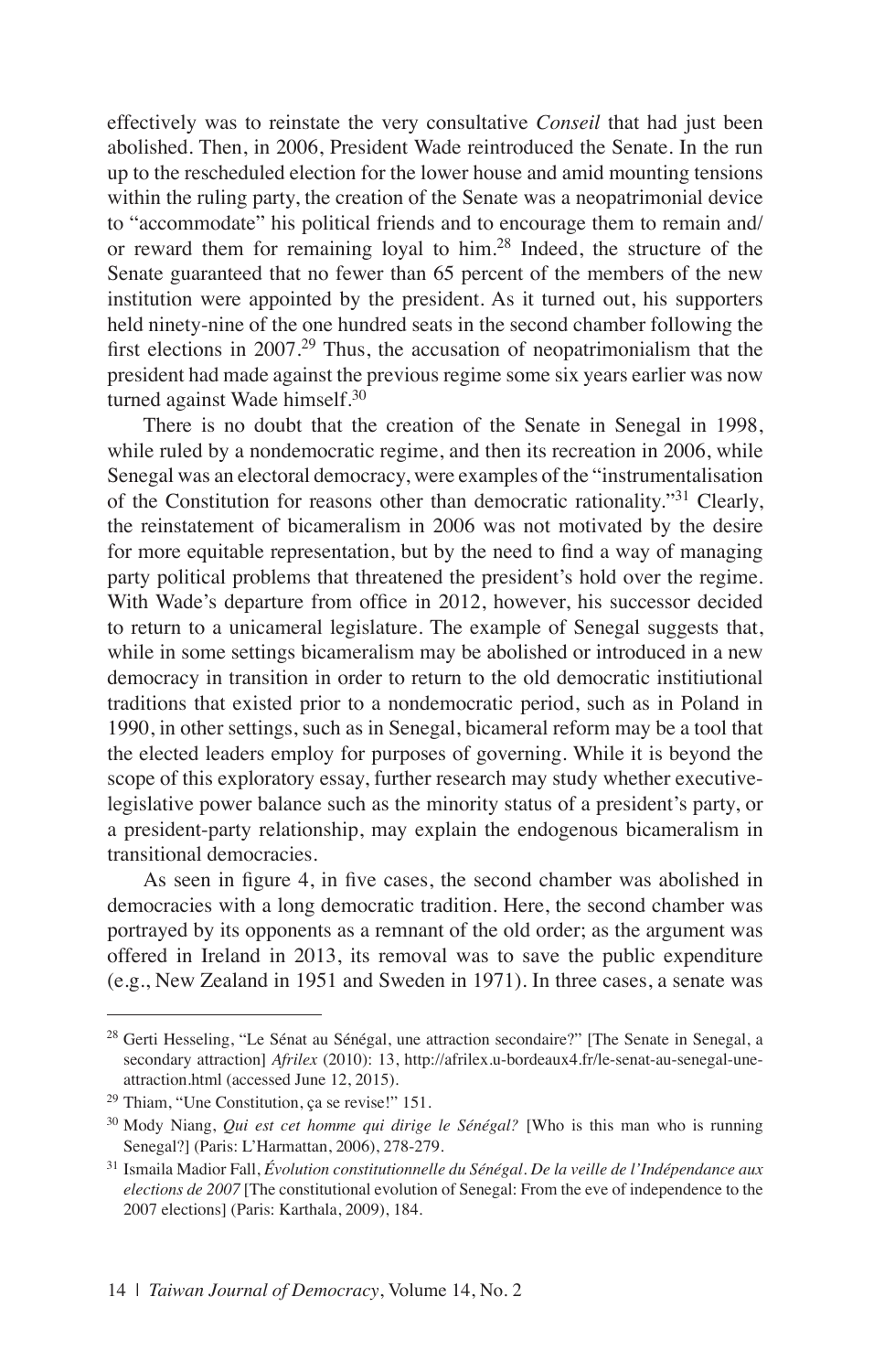

## Figure 4. Number of Changes in Bicameralism in Democracies and Nondemocracies, 1945-2016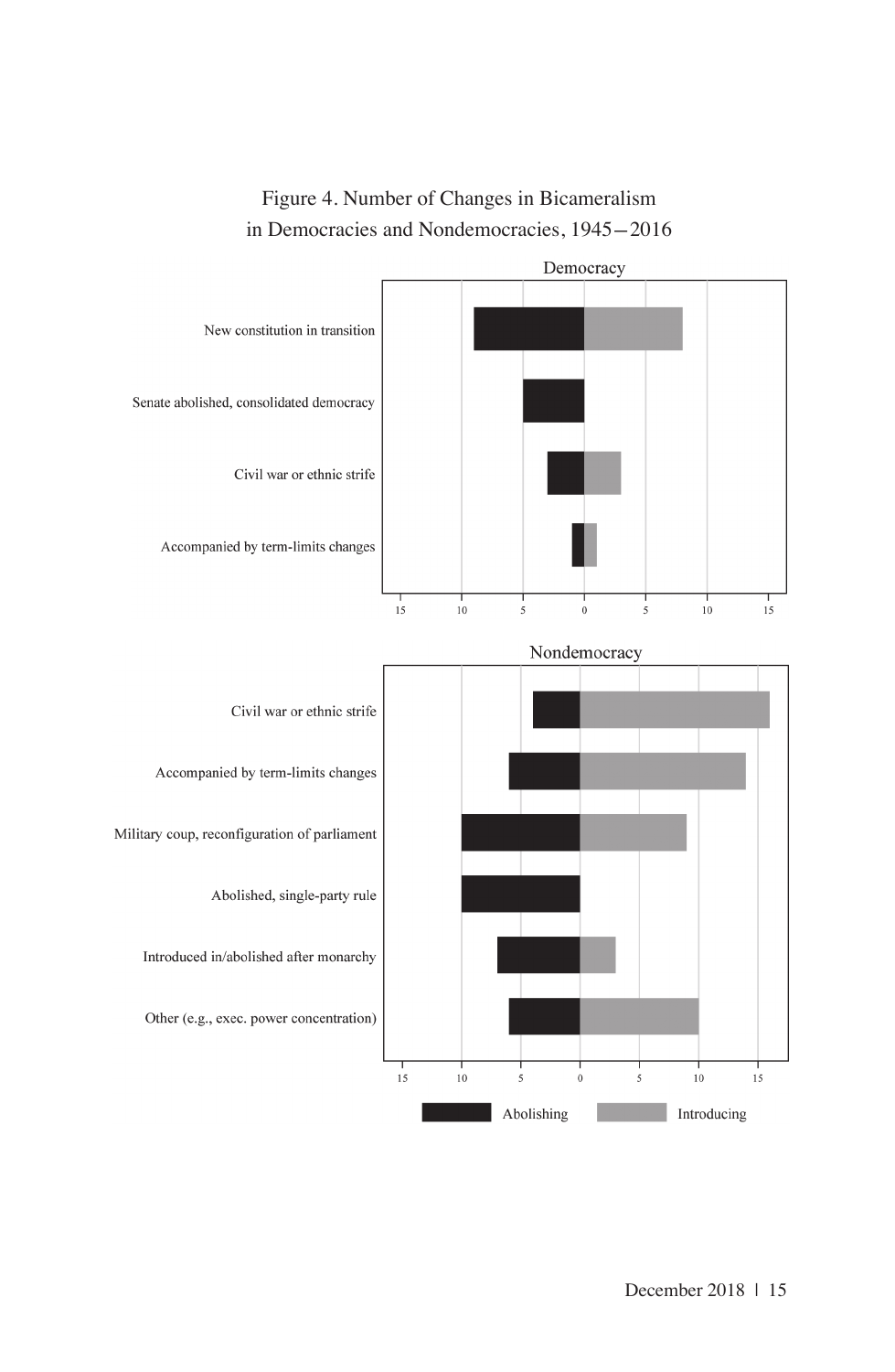adopted, and in three it was removed, following a period of civil conflict or significant ethnic and societal disturbances. For example, a second chamber was introduced in the aftermath of ethnic strife in Kenya in 2010, and in Pakistan in 1973, following the violent secession of Bangladesh, then East Pakistan. Finally, in Venezuela in 1999 and in Senegal in 2009, the removal and introduction of a second chamber was accompanied by other constitutional changes that included the extension of term limits for sitting incumbents-a dual institutional change that is much more frequent in nondemocratic regimes, to which we now turn.

### **The Fall and Rise of Bicameralism in Dictatorships**

As we showed earlier, the reversal of the decline of bicameralism in the world since the 1990s has been due primarily to the adoption of this institutional form in dictatorships. In fact, not only do dictatorships tend to adopt second chambers, but also they are just as likely to abolish them, often only to reintroduce them all over again. Figure 4 (sub-figure for nondemocracy) captures the factors associated with the reform of bicameralism in nondemocracies.

There is nothing in the argument about bicameralism and representation that is not applicable to dictatorships. Louis Massicotte underlined that the existence of a second chamber in a given country does not necessarily imply that the country is more democratic, only that bicameralism is associated with the potential for greater representation of interests in a manner consistent with the basic principle at work.<sup>32</sup> A second chamber was introduced in sixteen cases during or immediately after civil war (e.g., Ethiopia in 1995 and Rwanda in 2004), compared with only four where it was abolished-perhaps when the institutions of the former regime, including bicameralism, also were purged following conflict. This suggests that the creation of bicameralism indeed can be one of the ways to reduce societal and ethnic discontent, as well as a means to credibly commit to future power-sharing.

Bicameralism, however, also may be introduced in settings where concerns about representation do not apply. Consider the case of Belarus, where the 1996 constitutional amendments included the introduction of a second chamber, among other institutional changes. Belarus is a medium-sized state without any significant regional cleavages or history of ethnic or intercommunal conflict. It also has a relatively homogenous population, with 84 percent of the population being ethnic Belarusians, and 8 percent and 3 percent Russians and Poles, respectively. There were no compelling historic or representational reasons that would have made bicameralism a logical choice at that time.

Following his 1994 election to the newly created presidential post, Alexander Lukashenka quickly consolidated his power through cabinet and

<sup>&</sup>lt;sup>32</sup> Massicotte, "Legislative Unicameralism."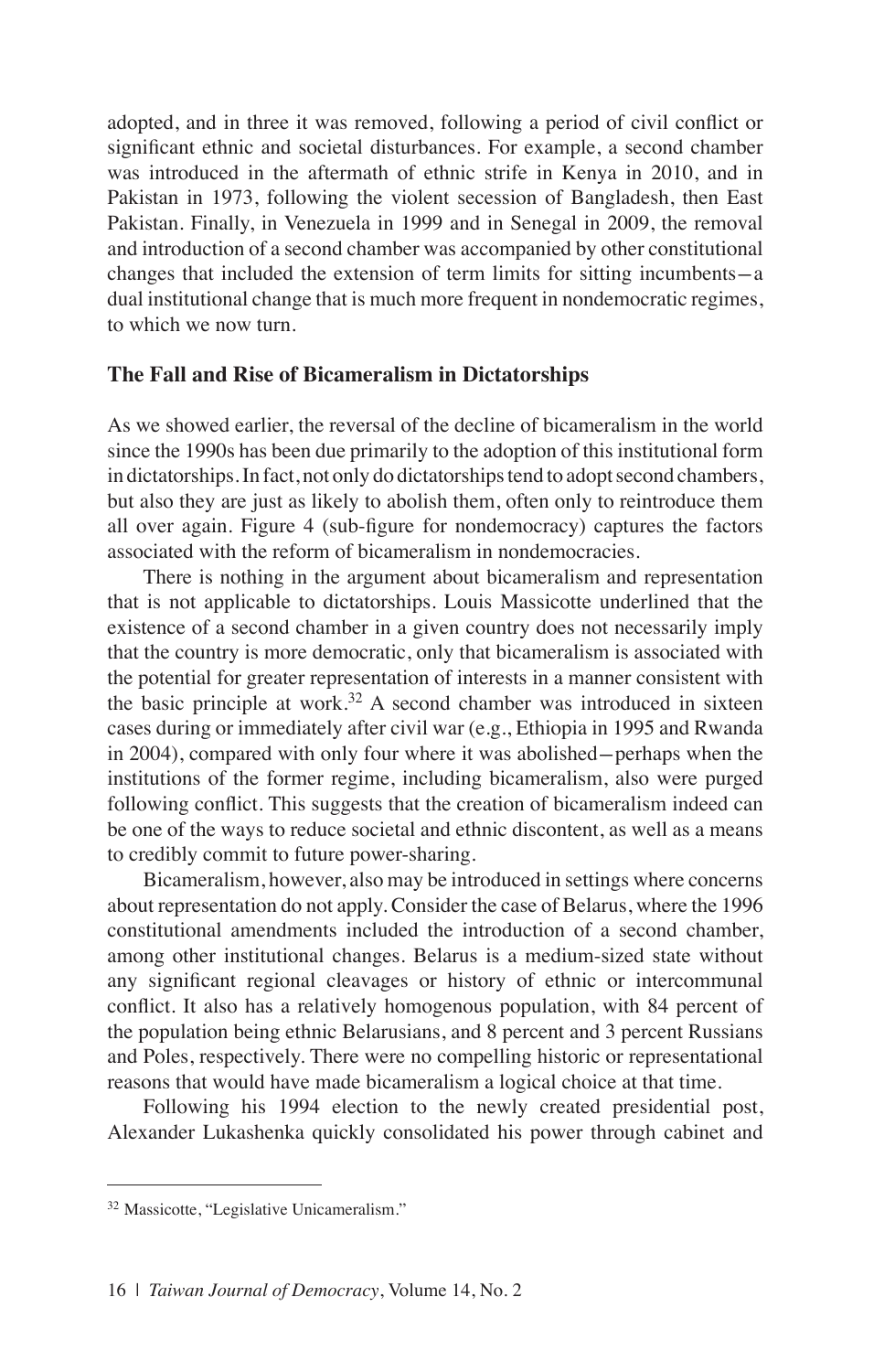regional appointments and censorship of the media.<sup>33</sup> The new president also began to issue a series of executive decrees, and found himself on a collision course with the unicameral legislature and the constitutional court. The political crisis deepened when the president continued to trespass on parliamentary prerogatives after the 1995 parliamentary elections, which had created stronger opposition against the authoritarian reversal underway in the country, with communists and agrarians gravitating toward liberals and social democrats. Unable to exert executive control over the legislature calling for his impeachment, the president lamented:

> The presidency, Supreme Council and Constitutional Court failed to coordinate their work. And it is not the President's fault! The situation when the President is responsible for the state of affairs in the country and engaged in practical problems, while the deputies and the constitutional judges are focus on impeachment of the President as their primary occupation, cannot continue indefinitely.<sup>34</sup>

Instead, the president proposed to end the deadlock by introducing a new constitution with a new bicameral parliament able to "professionally" work with the executive:

> The Senate as an institution of territorial representation, will have a mixed composition, including that with the participation of the Head of State. The most experienced and intelligent representatives of the different categories of the population will enter the upper chamber.<sup>35</sup>

When the Constitutional Court began consideration of the impeachment case in 1996, the president decided to bypass the existing institutions by proposing a referendum on a new constitution. Despite the fact that the referendum could have been only consultative and nonbinding under the old 1994 constitution, the plebiscite, no longer merely consultative, prodeeded. As a result, various irregularities during the process notwithstanding, the majority approved the new constitution that increased the president's powers vis-à-vis other branches, extended his five-year term by two additional years, and substituted

<sup>33</sup> Vitaly Silitsky, "Preempting Democracy: The Case of Belarus," *Journal of Democracy* 16, no. 4 (2005): 86.

<sup>34</sup> This and subsequent text is available in V. Brazovskaya, *Tolko Narod Vprave Rreshat' Svoyu Sud'bu: Materialy Vsebelorusskogo Sobraniya 19-20 Oktyabrya 1996 g.* [Only the people have the right to decide its fate: Materials of All-Belarusian People's Assembly, October 19-20, 1996] (Minsk: Presidential Administration, 1996).

<sup>35</sup> Ibid.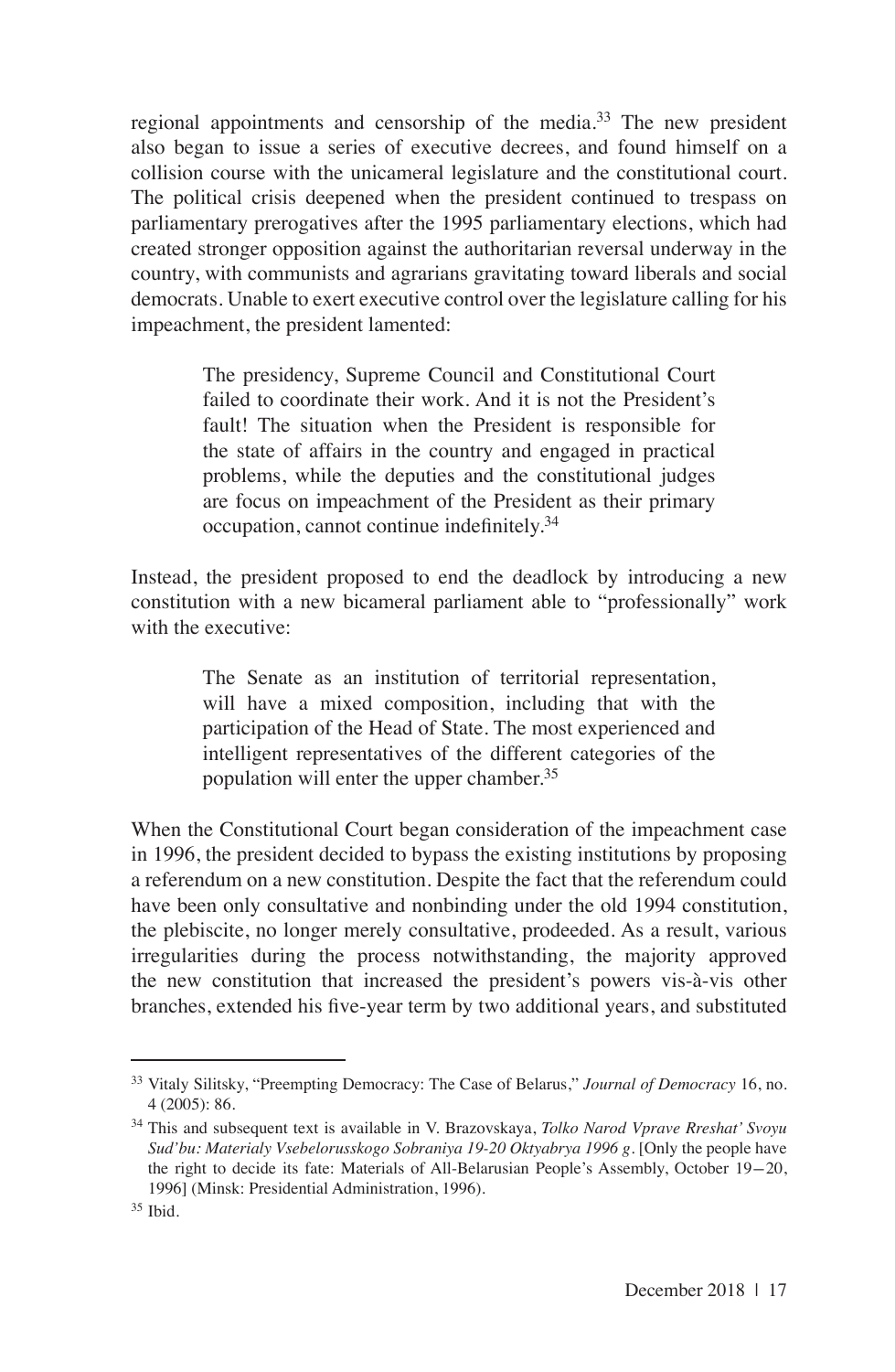two chambers-a 110-member lower house and the Council of the Republic with 64 members-for the formerly unicameral legislature. Under the new constitutional clauses, the senators were not to be directly elected but instead either appointed by the president or by compliant regional councils. The new constitution also provided that the president could appoint half of the constitutional court. Following the referendum, the initial composition of the new parliament was drawn from the ranks of the previously elected members of the unicameral parliament who pledged loyalty to the new regime, with other deputies simply dismissed without regard for the constitutionality of their discharge.

The adoption of bicameralism in Belarus in 1996 indicates that the introduction of a second chamber may serve the specific instrumental goals of a dictator-to impose more control over the legislative branch and to justify the revision of a constitution so as to strengthen the executive or dismantle checks and balances altogether. In their rhetoric, however, many nondemocratic governments across the world argue that the introduction of a second chamber will improve democratic accountability. At the same time, other dictators argue that the removal of a second chamber will improve the democratic process or reduce public corruption. For example, in Turkey, bicameralism was first introduced in 1961, then it was abolished in 1982, both times following military coups after which the military decided to recalibrate civilian institutions and establish what it thought was a more efficient government. In other words, the adoption or removal of bicameralism always can be justified on democratic principles, even in dictatorships.

Looking at the cases of bicameral reform, we divide them based on whether each occurred following a military coup; after a civil war or a significant ethnic disturbance; or when accompanied by constitutional changes that strengthened the executive. In a number of cases, we do not observe a coup, the aftermath of a civil war, or the promulgation of a constitution with stronger executive powers. We categorize such cases based on the type of nondemocratic regime at the time, or place it instead into the category, "other."

Bicameralism may be introduced and abolished by the military. In Egypt, the Shura Council, previously loyal and ineffective under President Mubarak, was abolished not by President Morsi of the Muslim Brotherhood, who came to rely on the council after the courts dissolved the Islamist-dominated lower chamber in 2012, but by the new ruler of Egypt, Abdel Fattah el-Sisi, who overthrew Morsi in 2013 and made sure that the new constitution of Egypt omitted a second chamber. Overall, bicameralism has been adopted and abolished in nine and ten cases, respectively, on the initiative of the military that overthrew the civilian authority and undertook a major constitutional revision (e.g., multiple times in Thailand when, following the military takeover, the previous parliament was closed and then reconvened with a different configuration of chambers). In other words, a military junta does not always remove the second chamber; it also may introduce it in a previously unicameral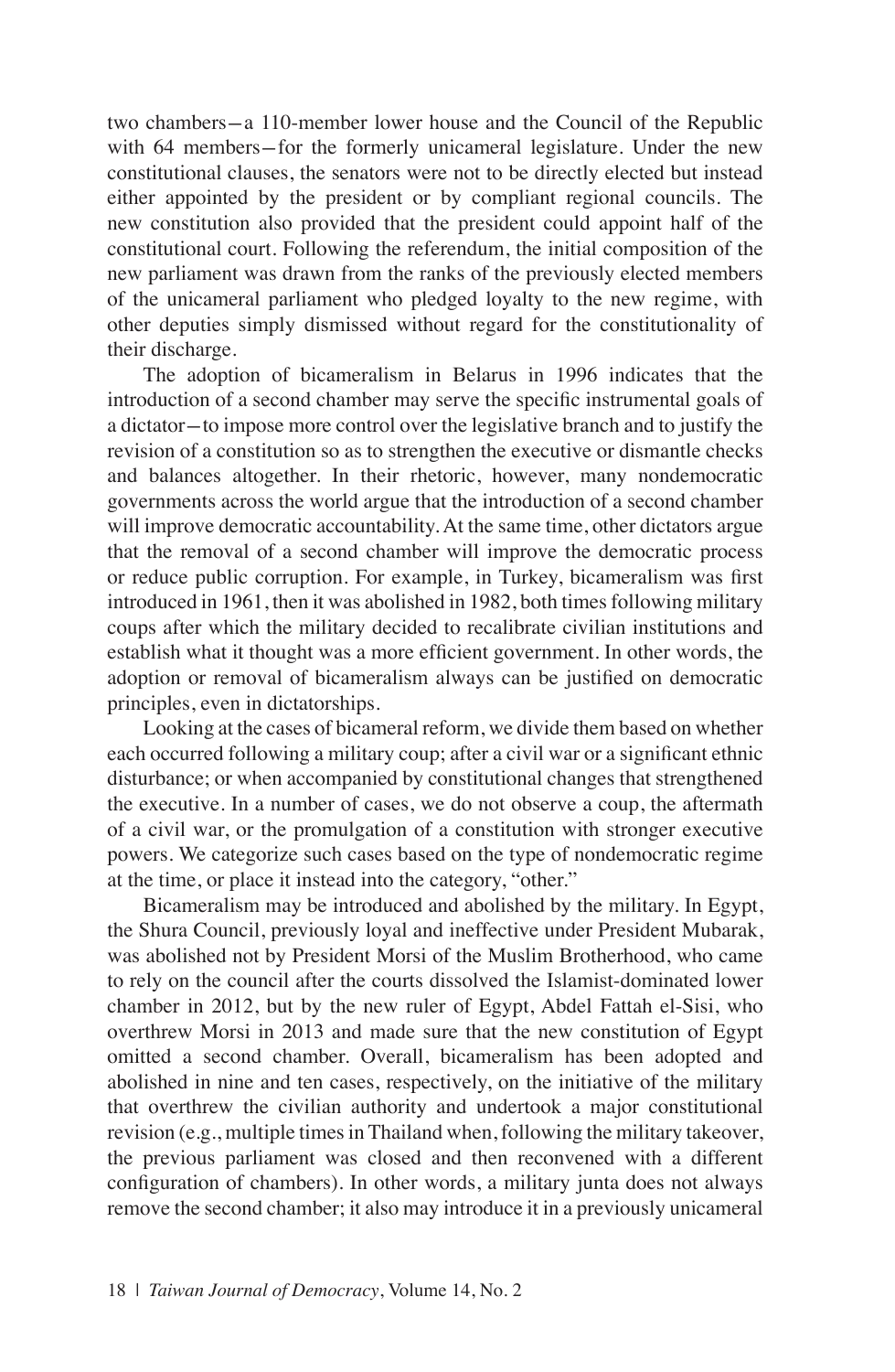parliament. Whether facilitating the adoption or abolition, the military acts in the role of a moderator or a guardian and "recalibrates" civilian institutions by breaking down vested interests in the old legislature.

Second chambers also were abolished or introduced in twenty cases that can be described as an institutional reconfiguration following a new ruling coalition's taking office (i.e., whenever a new nondemocratic regime replaced the previous, different, nondemocratic regime). This category is chosen only if a new ruling coalition, a new regime type, takes office as opposed to leader turnover in the same nondemocratic regime. We find that in ten cases bicameralism was removed when the new party-based regime took over (e.g., Hungary's left-wing party dictatorship after the Second World War). In seven cases, bicameralism was removed following the overthrow of the monarchy, and a party-based regime, typically a personalist regime, took over (e.g., Nasser's and Gaddafi's regimes following the monarchy in Egypt and Libya, respectively).

It is also not surprising that so many party-based regimes, particularly leftwing ones such as in Nicaragua in 1987, almost always chose unicameralism. During the French Revolution, Abbé Sieyès argued that because the people could not have two wills, unicameralism could be the only proper form of democratic representation. Ever since, revolutionaries of the world have tended to establish party-based nondemocratic regimes and opted both to institutionalize such unity and to have single-party rule in a single-house. Even in populous China, the Chinese Communist Party governs in a unicameral legislature.

Altogether, in thirty cases, bicameral reform occurs together with sweeping constitutional changes that go beyond second chambers. Among these thirty cases, in fourteen and six cases, bicameralism was introduced and abolished, respectively, at the same time that the amendments to presidential term limits were promulgated.<sup>36</sup> Based on the example of Belarus that already was nondemocratic at the time, or for that matter, Senegal that was categorized as an electoral democracy, it is very likely that the introduction of second chambers may directly serve to improve the ability of dictators to control the legislative branch. This can be seen in the high proportion of appointed legislators that second chambers typically include. This is true in both democracies and nondemocracies. For example, drawing from the data provided by the Inter-Parliamentary Union, we can compare the method of selection in democracies and nondemocracies. Because many second chambers are of mixed composition and the number of senators varies significantly across countries, we calculate the total number of senators elected by different means in all democratic and nondemocratic regimes, and then report average percentages per category. We find that on average, even in democracies, only

<sup>36</sup> Alexander Baturo, "The Stakes of Losing Office, Term Limits and Democracy," *British Journal of Political Science* 40, no. 3 (2010): 635-662.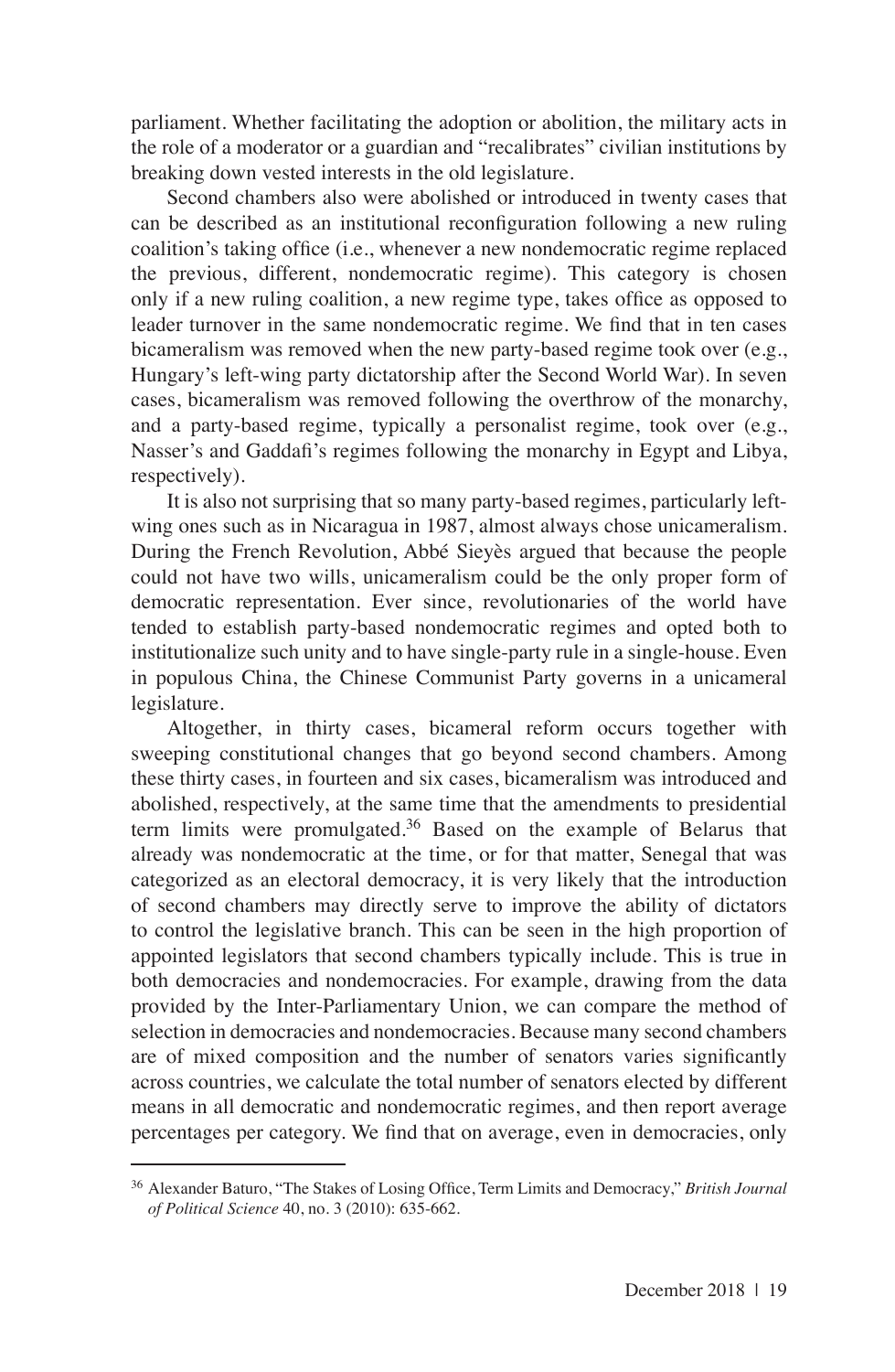46 percent of all senators are directly elected, while 30 percent are appointees, though no doubt not all such appointees owe their positions solely to the chief executive in democracies. On average, 23 percent of upper house legislators are indirectly elected. In nondemocracies, the situation is starker, with only 17 percent of all legislators being directly elected. Here, we find that over a third of all members of second chambers are appointed and that 83 percent are either appointed or indirectly elected. In nondemocracies, therefore, the incumbent regime is likely to be in control of all direct appointments, and the selection of indirect appointees is apt to be easier to manage as well. Furthermore, establishing a second chamber in a nondemocratic setting may be an additional tool to enhance cooptation, since upper-chamber seats can serve as patronage jobs to be distributed among regional elites and various appointees. Unlike the lower chambers that are filled by direct elections and, therefore, subject to a degree of electoral uncertainty, however small, upper chambers provide much easier means to dictators to reward their supporters (by directly appointing them, or securing their appointments indirectly through regional councils).

Similar to the majority of contemporary dictatorships that operate elections, however a sham and uncompetitive, during the long first wave of democratization, political elites extended suffrage and granted access to a lower chamber. Often, though, they retained a considerable degree of control over the legislative process by retaining influence in a second chamber. For example, in 1848, Louis-Napoléon Bonaparte was directly elected as president of France, operating in a system with a unicameral legislature.37 However, in 1851, he seized power in a coup and introduced a new constitution the following year. The 1852 constitution introduced a senate. The senate was comprised of cardinals, marshals, and admirals, as well as "citizens that the president of the Republic judges to be worthy of being raised to the dignity of a senator" (art. 20). These senators served for life and could not be dismissed. This case has a contemporary feel to it, despite the fact that it occurred in the mid-nineteenth century. In Britain, the nineteenth century was marked by a series of Reform Acts that gradually extended the suffrage in the House of Commons and paved the way for the rise of political parties and modern electoral competition. However, the House of Lords remained largely unchanged and was willing to use its veto to stymie progressive legislation right through to the period prior to the First World War.<sup>38</sup> Arguably, therefore, a similar, "conservative" logic of the adoption of a second chamber may also be present in contemporary dictatorships. Using Adam Przeworski's data on political institutions and political events, we estimate that from 1788 to 2008, 53 percent of second chambers in bicameral legislatures were elected, directly or indirectly, and 21

<sup>37</sup> François Luchaire, *Naissance d'une Constitution: 1848* [Birth of a constitution: 1848] (Paris: Fayard, 1998).

<sup>38</sup> E. Anthony Smith, *House of Lords in British Politics and Society, 1815-1911* (London: Longman, 1992).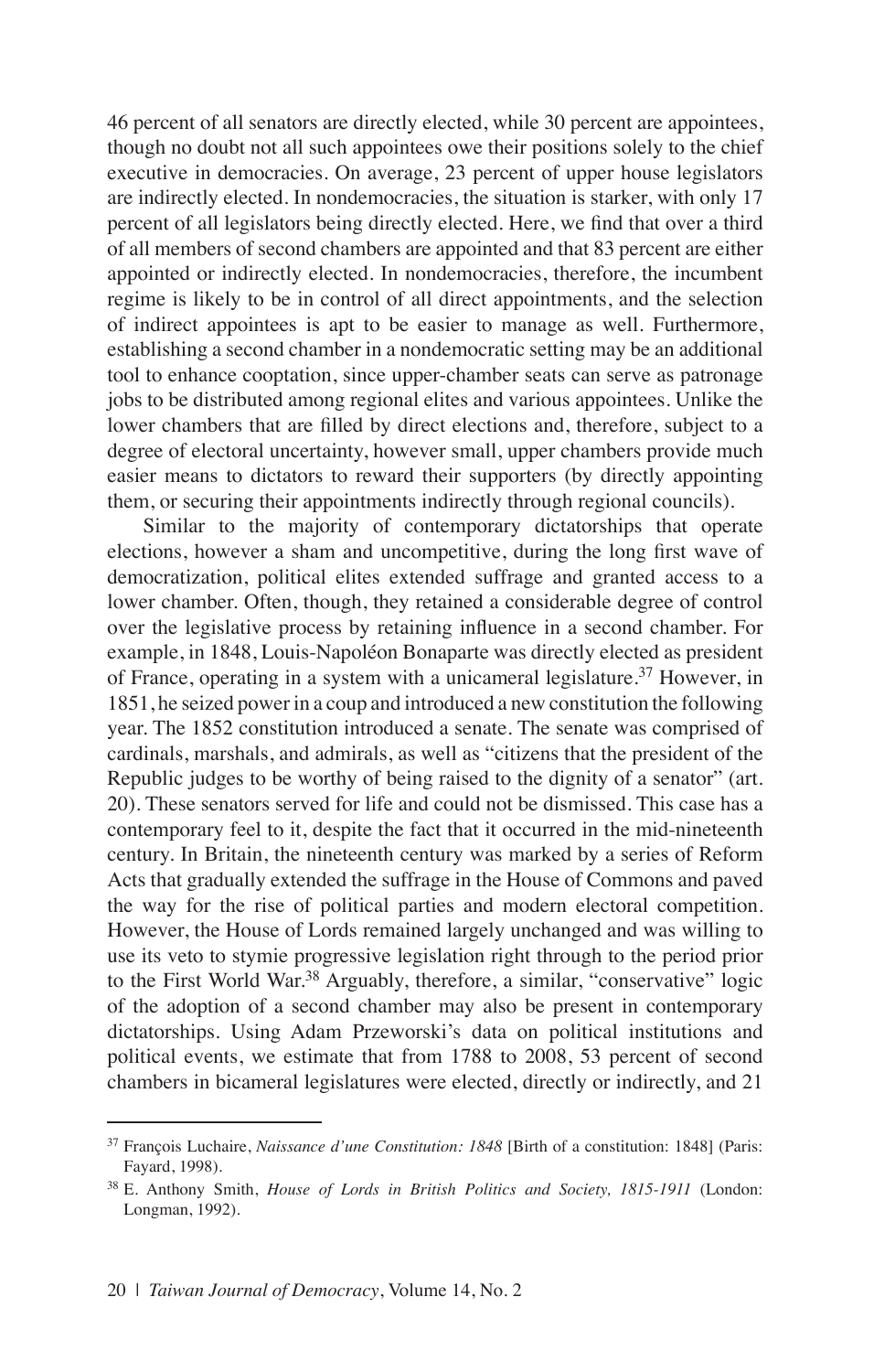percent of the senates were partially and 26 percent fully appointed by the  $\epsilon$ xecutive.<sup>39</sup>

### **Bicameralism and Regime Durability**

It exceeds the scope of this exploratory essay to go beyond simple enumeration of the general circumstances under which bicameral reforms occur. Also, while we know that bicameralism may have effects on policy stability or legislative effectiveness *inter alia* in democracy, we know little about the effects of bicameralism in dictatorships.<sup>40</sup> We can hypothesize, however, that because the introduction of a senate in a nondemocratic regime appears to serve the purpose of creating extra patronage jobs for the president's supporters or for coopting his or her rivals, the presence of bicameralism, all things being equal, should influence regime durability. Indeed, the number of possible high-profile patronage jobs always is limited, and the introduction of a senate may usher in an additional 50 to 150 senatorial posts-many of them directly appointed by the president, which in turn will contribute indirectly to intra-elite stability.

As a test of possible effects of second chambers in dictatorships, we briefly investigate whether the presence of such chambers influences regime durability. We can additionally distinguish between the presence of bicameralism, in general, and the presence of senates with a considerable number of executive appointments. Because our own data on bicameralism do not include details about the composition of second chambers over time, we rely on the data from Adam Przeworski, which however omit several countries and do not distinguish whether senates actually exist or are only on paper.<sup>41</sup>

The duration of nondemocratic regimes is taken from Barbara Geddes, Joseph Wright, and Erika Frantz;  $42$  we also draw nondemocratic category variables from the same source. To predict possible effects of bicameralism on the durability of nondemocratic regimes, we fit the Cox proportional hazards model. Apart from bicameralism and the type of nondemocratic regimes as covariates, we also include the Cold War dummy variable, as well as civil war, logarithm of GDP per capita, and economic growth rate, also taken from Przeworski.43 Single-party regime-a nondemocratic regime category with the longest average survival rate as found in numerous studies-is chosen as the baseline category. Table 1 reports the results, with negative coefficients indicating that the hazard decreases with changes in the predictors.

<sup>&</sup>lt;sup>39</sup> Adam Przeworski, "Acquiring the Habit of Changing Governments through Elections," *Comparative Political Studies* 48, no. 1 (2015): 101-129.

<sup>40</sup> Tsebelis and Money, *Bicameralism*, and Uhr, "Bicameralism."

<sup>&</sup>lt;sup>41</sup> Przeworski, "Acquiring the Habit of Changing Governments through Elections."

<sup>42</sup> Barbara Geddes, Joseph Wright, and Erika Frantz, "Autocratic Breakdown and Regime Transitions: A New Data Set," *Perspectives on Politics* 12 (2014): 313-331.

<sup>43</sup> Przeworski, "Acquiring the Habit of Changing Governments through Elections."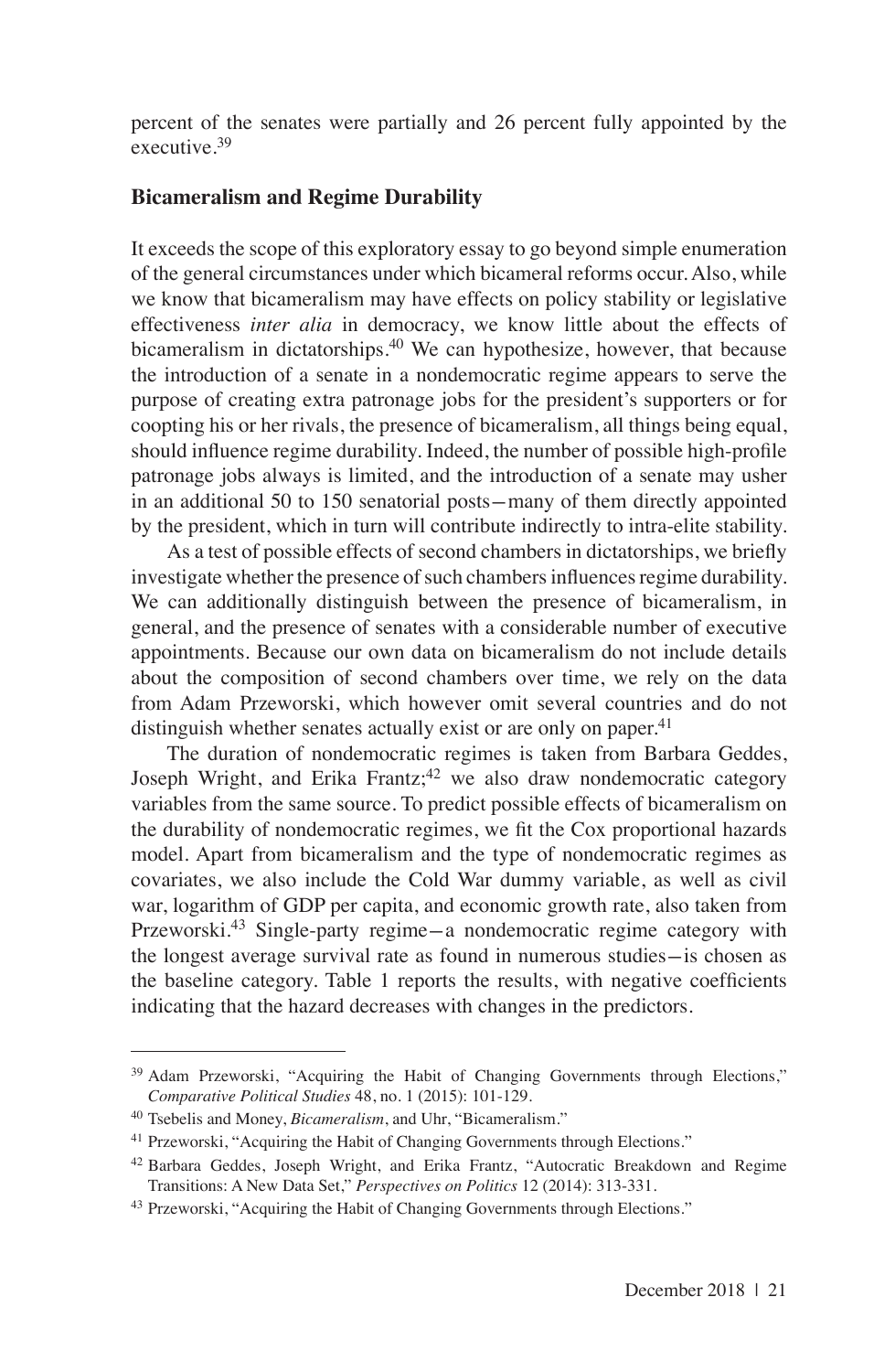Results indicate that military and personalist regimes have higher hazard rates than party regimes (omitted category), while civil war increases, and economic development decreases, the hazard of regime breakdown. Regimes were also more likely to break down during the Cold War and when Polity2 scores were higher, possibly indicating the moment of political liberalization. Model 1 that includes bicameralism suggests that the presence of a second chamber has no effect on regime survival.

|                         | All Dictatorships      |                        |                       | <b>Bicameral Only</b> |
|-------------------------|------------------------|------------------------|-----------------------|-----------------------|
|                         | Model 1:               | Model 2:               | Model 3:              | Model 4:              |
| Military                | $2.483***$<br>(0.296)  | $2.456***$<br>(0.301)  | $3.171***$<br>(0.738) | $3.343***$<br>(0.743) |
| Monarchy                | $-0.349$<br>(0.495)    | $-0.31$<br>(0.528)     | 0.864<br>(0.959)      | 1.224<br>(0.866)      |
| Personalist             | $1.440***$<br>(0.314)  | $1.561***$<br>(0.319)  | $2.068**$<br>(0.818)  | $2.197**$<br>(0.777)  |
| GDP pc, log             | $-0.992**$<br>(0.350)  | $-0.951**$<br>(0.348)  | $-1.051$<br>(0.759)   | $-0.882$<br>(0.710)   |
| Economic growth         | $-4.525***$<br>(0.881) | $-4.423***$<br>(1.021) | $-4.929$<br>(3.084)   | $-5.628**$<br>(2.763) |
| Civil war               | 0.417<br>(0.312)       | 0.464<br>(0.315)       | 0.596<br>(0.670)      | 0.649<br>(0.587)      |
| Cold War                | $0.680**$<br>(0.277)   | $0.746**$<br>(0.280)   | 0.165<br>(0.578)      | 0.428<br>(0.474)      |
| Polity2                 | $0.126***$<br>(0.026)  | $0.136***$<br>(0.025)  | $0.142***$<br>(0.041) | $0.151***$<br>(0.043) |
| Senate                  | 0.168<br>(0.273)       |                        |                       |                       |
| Senate, appointed       |                        | $-1.102**$<br>(0.476)  | $-1.305**$<br>(0.488) | $\overline{a}$        |
| Senate, block powers    | $-$                    | $0.684+$<br>(0.358)    | 1.1<br>(0.786)        | $\overline{a}$        |
| Senate, composite index | $=$                    |                        |                       | $-0.496**$<br>(0.187) |
| N                       | 3293                   | 3231                   | 938                   | 1026                  |
| N countries             | 107                    | 107                    | 58                    | 61                    |
| N failures              | 178                    | 174                    | 56                    | 62.00                 |
| Log-likelihood          | $-1160.859$            | $-1117.365$            | $-277.462$            | $-316.135$            |

Table 1. Bicameralism and Regime Survival

Note: Model specifications are proportional hazard Cox regression, with standard errors clustered by country (in parentheses). Coefficients are reported. Only nondemocratic regimes are included, from 1946 to 2000. Party-based regime is a baseline omitted regime category. Models 3-4 include regimes with bicameral legislatures. Significant at  $+$  p< 0.10, \*\*p< 0.05, \*\*\*p< 0.01.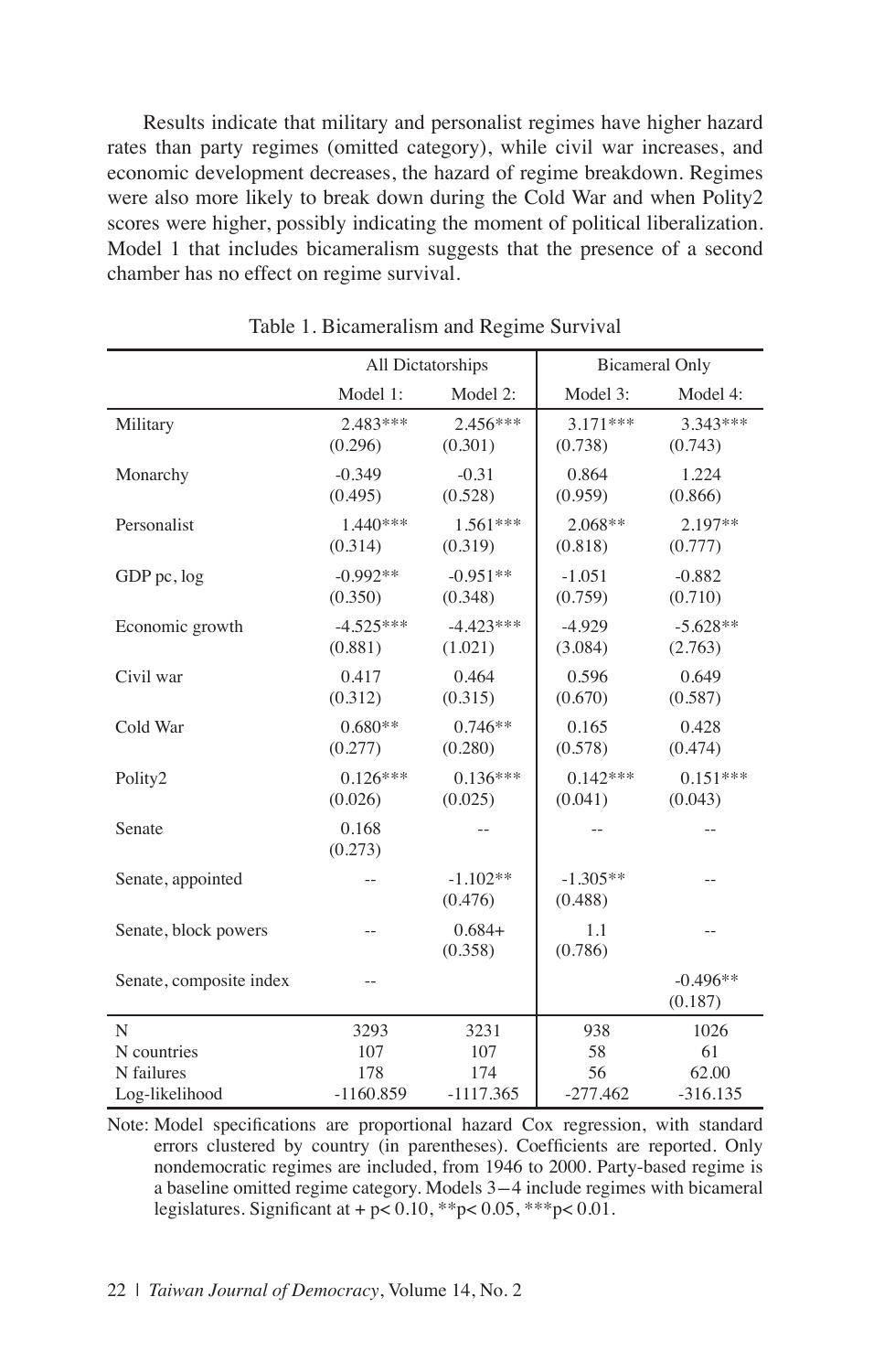Instead, it appears that it matters what kind of bicameralism is implemented. Models 2-3 include two predictors that differentiate among the types of bicameralism in place. Model 2 is estimated on the full sample of dictatorships, while Model 3 is estimated on the sample of dictatorships that feature bicameralism. Two new variables account for whether a senate is appointed and whether it can block the lower chamber.<sup>44</sup> While the coefficient on *Senate, block powers* is not statistically significant, *Senate appointed*  reduces the hazard of regime breakdown. An "appointed" senate is associated with lower risk than is present in unicameral parliaments or bicameral ones with an elected senate.

As a final test, for Model 4, we construct a *Senate, composite index*  variable, based on these two variables. The new variable takes the value of 1 if the senate is fully appointed or hereditary, 2 if appointed and also can impose a veto or return a bill for reconsideration, and 3 if it is appointed and must approve legislation or can impose a final veto on a bill. The resulting *Senate, composite index* has a statistically significant coefficient that indicates that this measure reduces the hazard of regime breakdown.

Results suggest that it is not the presence of a second chamber per se that affects regime stability, but rather the presence of a second chamber that is staffed by a leader's appointees. In this regard, the challenge remains to identify the effects of the processes that lead to the very need to provide patronage (senate seats) to the elites and to separate such effects from the subsequent effects of bicameralism. As a result, even though we account for possible confounding factors, we still may not be able to observe whether the presence of bicameralism improves regime durability. While future studies will have to account for possible endogeneity, we treat the results from table 1 as indicative of the likely importance of bicameralism for regime survival.

### **Conclusion**

The introduction and removal of a second chamber is a reform that occurs more frequently than conventionally assumed. As we discussed in the text, there exists a well-developed scholarship on second chambers, their reforms, and their consequences, that draws from a small number of consolidated democracies. In this essay, we have shown that a second chamber is a

<sup>44</sup> Senate appointed equals 1 if *UPPER HOUSE* equals 2 or 3 (i.e., if the second [upper] house is partially appointed, or if the second [upper] house is fully appointed or hereditary), zero otherwise. Senate, block powers takes the value of 0 if *UPPER HOUSE* equals 0 (i.e., if the second [upper] house cannot block or delay legislation passed by the lower house). Senate, block powers takes the value of 1 if *UPPER HOUSE* equals 1 or 2 (i.e., if the second house can only issue a suspensive veto or can send a bill for reconsideration, or if the second house must approve legislation or can issue a final veto). See Przeworski, "Acquiring the Habit of Changing Governments through Elections."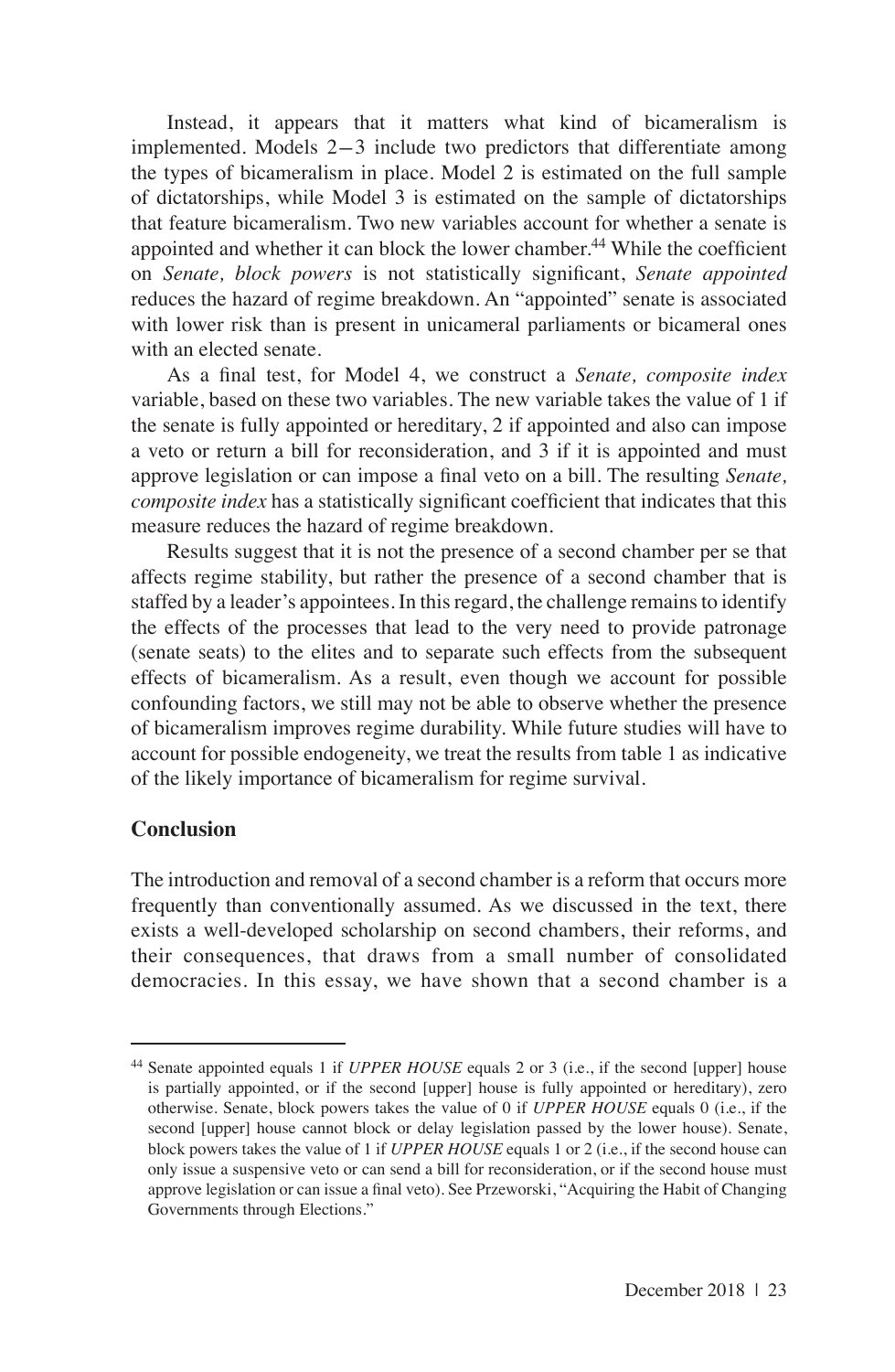surprisingly malleable institution, with 125 changes to this most basic arrangement-the number of legislative houses-in the world between 1945 and 2016. The total number of changes increases to 146 if we include the adoption of second chambers in first post-independence constitutions since 1945. We also have shown that bicameralism indeed is in decline, but only in terms of the percentage of bicameral countries-not in terms of numbers-and only in democracies. We find that democracies rarely reform bicameralism. When they do, they usually are transitional democracies, eager to replace the old authoritarian legislature with a new democratic one, whether unicameral or bicameral. By contrast, dictatorships reform their second chambers much more regularly, typically following military coups or civil wars, and often together with constitutional changes in an attempt to concentrate executive power. Admittedly, a causal inference research design is required to study whether similar circumstances also are in place when bicameral reforms do not occur. As it stands, we believe we were able to shed new light on the introduction and removal of second chambers across democracy and dictatorship in the world. We underline that while comparative research has advanced our understanding of bicameral reforms in democracies, more than three-fourths of such reforms, about which we know little, occur in nondemocracies. Future research will investigate further the inner mechanisms of bicameral reforms and their consequences for nondemocratic regimes.

While there exists no consensus about bicameralism among governance, aid, and foreign-policy practitioners, some prominent organizations and actors advocate the adoption of a second chamber. In Kenya, a new second chamber was created in 2010 following the violent aftermath of the 2007 presidential election that resulted in an internationally brokered power-sharing agreement in 2008. The assumed logic is that such second chambers will improve the quality of the legislative process, increase the representation of underrepresented groups, or facilitate peace and reconciliation. For example, the Council on Foreign Relations suggested bicameralism as a constraint on majority power in the Middle East, particularly in light of the resurgent Islamic movement.<sup>45</sup> While bicameralism indeed may be appropriate in this region and during reconciliation efforts in other countries such as the Central African Republic, in other settings it may not be and the reformers need to take context and circumstances into account very seriously. This is at least partly because dictators always can make valid-sounding arguments about the democratic principles underpinning any reform of bicameralism.

Also, different motivations for reform may be present. In light of conflict in Eastern Ukraine since 2014, policy makers have discussed the idea of federalism and possibly bicameralism as a potential way forward for Ukraine.<sup>46</sup> However,

<sup>45</sup> The Council on Foreign Relations, *In Support of Arab Democracy: Why and How* (New York: Council on Foreign Relations, 2005), 21.

<sup>46</sup> For instance, on April 17, 2014, in Geneva, the representatives of the European Union, the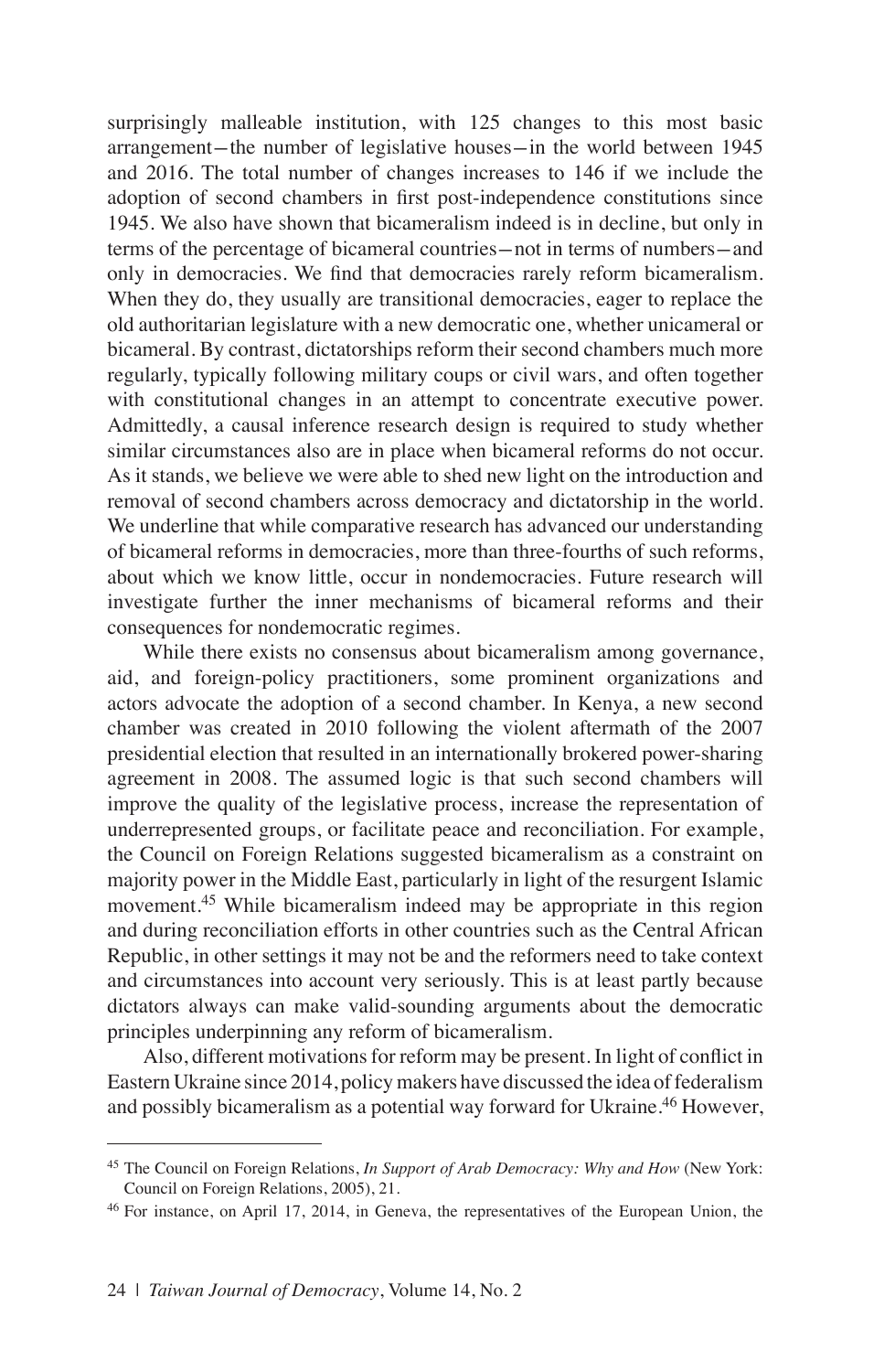the idea of a bicameral legislature has been proposed and debated multiple times in the past in that country. As early as 1995, one of the opposition leaders at the time, Alexander Moroz, foreboded that "bicameral parliament will not only encourage the separatist sentiments that are present in the state today but will also fix the administrative division of the state, which may not always be effective."<sup>47</sup> Further research therefore is required to study bicameral reforms and factors behind them that may go beyond the questions of governance or regime survival and even be related to the irredentist meddling in domestic politics by foreign powers. The adoption of second chambers is not always related to the logic of reconciliation or improved representation and may have a less lofty rationale.

United States, Ukraine, and Russia issued a joint statement urging consideration of regional interests and a country's diversity (e.g., the "constitutional process will be inclusive, transparent and accountable. It will include the immediate establishment of a broad national dialogue, with outreach to all of Ukraine's regions and political constituencies..."), http://eeas.europa.eu/ archives/docs/statements /docs /2014/140417\_01\_en (accessed March 1, 2017).

<sup>47</sup> "Dvukhpalatnyj Parlament-ot Retro k Sovremennosti" [Bicameral legislature-from retro to today], quoted in *Ukrainska Pravda* (July 6, 2007), http://www.pravda.com.ua/rus/ articles/2007/07/6/4420912/ (accessed March 1, 2017).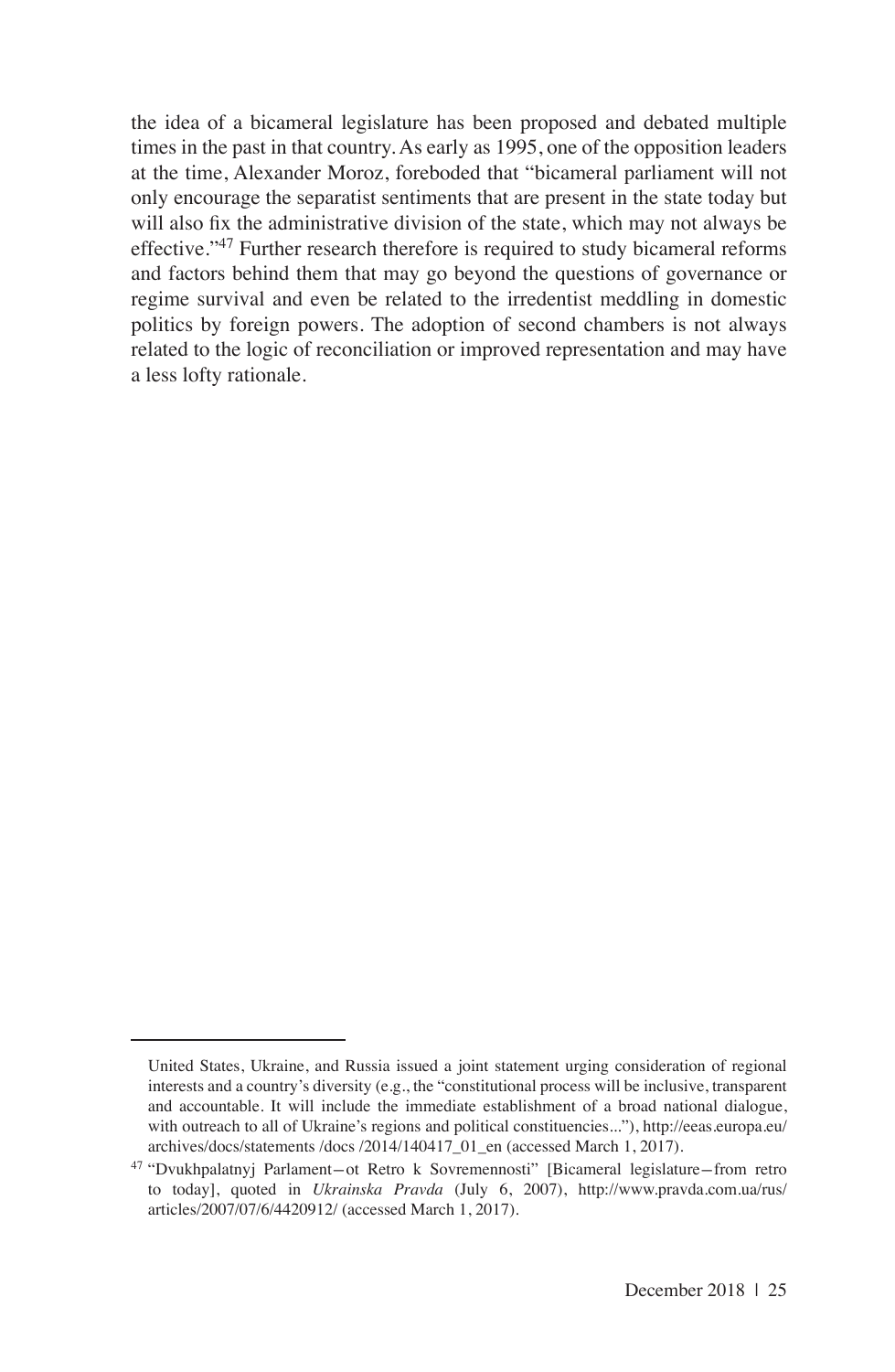| Country             | Year | Democracy | Change         | Detail               |
|---------------------|------|-----------|----------------|----------------------|
| $CAR*$              | 2016 | no        | 1              | after conflict       |
| Cote d'Ivoire*      | 2016 | no        | 1              | after conflict       |
| Somalia             | 2016 | no        | 1              | after conflict       |
| Egypt               | 2014 | no        | $\mathbf{0}$   | after coup           |
| Fiji                | 2014 | no        | $\overline{0}$ | after coup           |
| Thailand            | 2014 | no        | $\overline{0}$ | after coup           |
| Cameroon            | 2013 | no        | 1              | other                |
| Eq. Guinea          | 2013 | no        | 1              | also term limits     |
| Kenya               | 2013 | dem       | 1              | after conflict       |
| Senegal             | 2012 | dem       | $\theta$       | transition           |
| Tunisia             | 2012 | dem       | $\theta$       | transition           |
| Niger               | 2011 | dem       | $\mathbf{0}$   | transition           |
| Niger               | 2010 | no        | 1              | also term limits     |
| Myanmar             | 2010 | no        | 1              | after coup           |
| Senegal             | 2009 | dem       | 1              | also term limits     |
| Bhutan              | 2008 | no        | 1              | in/after monarchy    |
| Turkmenistan        | 2008 | no        | $\overline{0}$ | other                |
| Kyrgyzstan          | 2007 | no        | $\overline{0}$ | after conflict       |
| Nepal               | 2007 | dem       | $\mathbf{0}$   | after conflict       |
| $Iraq*$             | 2006 |           | 1              | after conflict       |
| Sudan               | 2006 | no        | 1              | after conflict       |
| Zimbabwe            | 2005 | no        | 1              | other                |
| Chad                | 2005 | no        | $\mathbf{0}$   | also term limits     |
| Taiwan**            | 2005 | dem       | $\overline{0}$ | in consolidated dem. |
| Tunisia             | 2005 | no        | 1              | also term limits     |
| Uzbekistan          | 2005 | no        | 1              | also term limits     |
| <b>DRC</b>          | 2004 | no        | 1              | after conflict       |
| Rwanda              | 2004 | no        | 1              | after conflict       |
| Bahrain             | 2003 | no        | 1              | after conflict       |
| Togo*               | 2002 | no        | 1              | also term limits     |
| <b>Burkina Faso</b> | 2002 | no        | $\Omega$       | other                |
| Burundi             | 2002 | no        | 1              | after conflict       |
| Senegal             | 2002 | dem       | $\overline{0}$ | transition           |
| Yemen***            | 2001 | no        | 1              | also term limits     |
| Croatia             | 2001 | dem       | $\overline{0}$ | transition           |
|                     |      |           |                |                      |

Supplementary (online) Table: Introducing and Abolishing Bicameralism, 1945-2016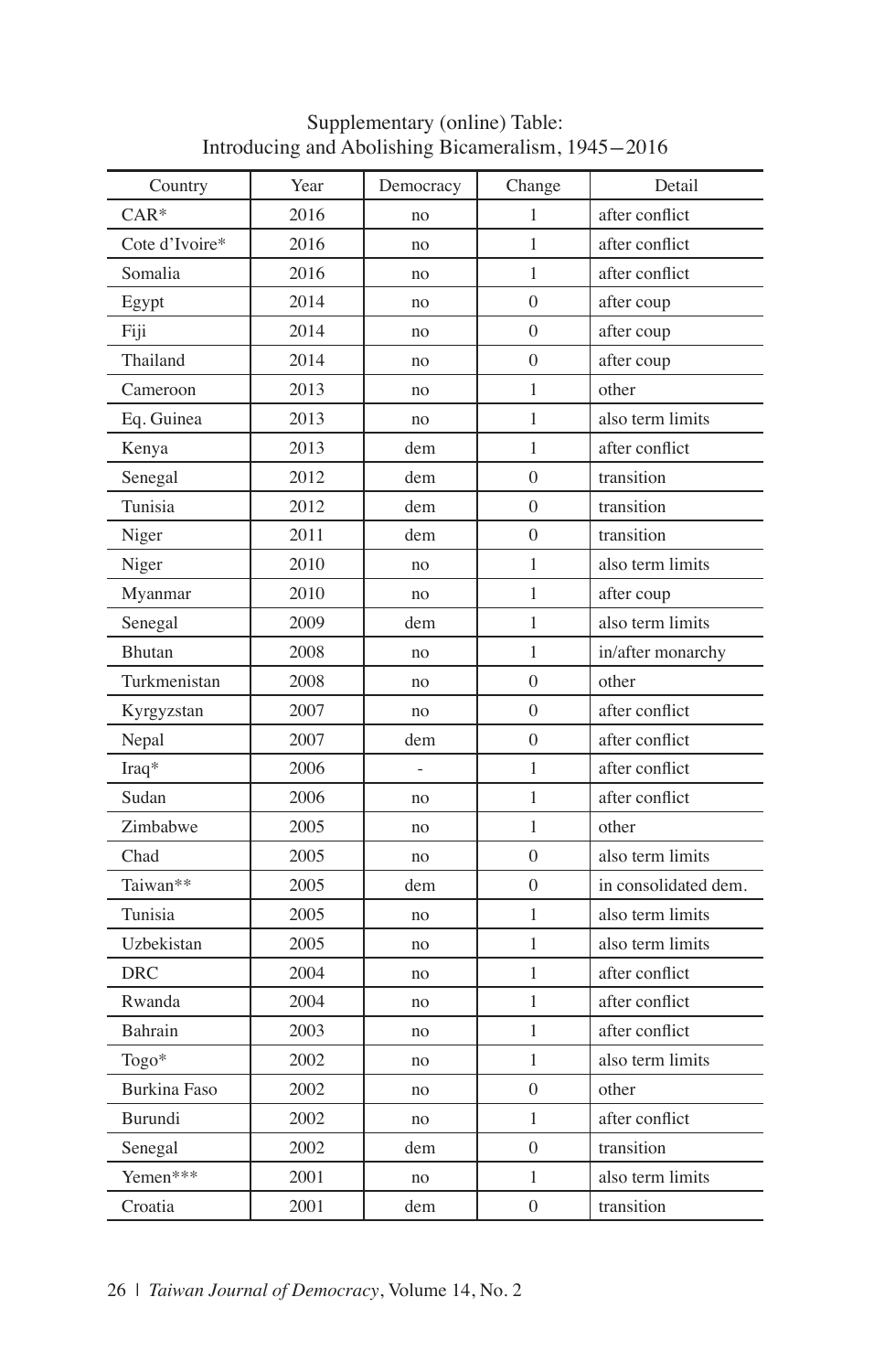| Country             | Year | Democracy | Change           | Detail               |
|---------------------|------|-----------|------------------|----------------------|
| Tajikistan          | 2000 | no        | 1                | also term limits     |
| Venezuela           | 2000 | dem       | $\Omega$         | also term limits     |
| Cambodia            | 1999 | no        | $\mathbf{1}$     | after conflict       |
| Niger               | 1999 | dem       | $\theta$         | transition           |
|                     | 1999 |           | $\mathbf{1}$     | other                |
| Senegal             |      | no        |                  |                      |
| Gabon               | 1997 | no        | $\mathbf{1}$     | also term limits     |
| <b>Belarus</b>      | 1997 | no        | $\mathbf{1}$     | also term limits     |
| Chad                | 1997 | no        | $\mathbf{1}$     | after conflict       |
| Comoros             | 1997 | no        | $\overline{0}$   | after conflict       |
| Oman                | 1997 | no        | $\mathbf{1}$     | in/after monarchy    |
| Kazakhstan          | 1996 | no        | $\mathbf{1}$     | also term limits     |
| Morocco             | 1996 | no        | $\mathbf{1}$     | in/after monarchy    |
| Niger               | 1996 | no        | $\mathbf{1}$     | other                |
| Algeria             | 1996 | no        | $\mathbf{1}$     | after conflict       |
| CAR                 | 1995 | dem       | $\boldsymbol{0}$ | transition           |
| Ethiopia            | 1995 | no        | $\mathbf{1}$     | after conflict       |
| Kyrgyzstan          | 1995 | no        | 1                | also term limits     |
| Malawi****          | 1995 | dem       | $\mathbf{1}$     | transition           |
| Peru                | 1994 | no        | $\boldsymbol{0}$ | also term limits     |
| Comoros             | 1993 | no        | $\mathbf{1}$     | after conflict       |
| Congo               | 1993 | dem       | $\mathbf{1}$     | transition           |
| Madagascar          | 1993 | dem       | $\mathbf{1}$     | transition           |
| <b>Burkina Faso</b> | 1992 | no        | $\mathbf{1}$     | other                |
| Mauritania          | 1992 | no        | $\mathbf{1}$     | other                |
| Turkmenistan        | 1992 | no        | $\mathbf{1}$     | other                |
| Iceland             | 1991 | dem       | $\overline{0}$   | in consolidated dem. |
| Guinea              | 1991 | no        | $\overline{0}$   | other                |
| Nepal               | 1991 | dem       | $\mathbf{1}$     | after conflict       |
| Romania             | 1991 | dem       | $\mathbf{1}$     | transition           |
| Poland              | 1990 | dem       | $\mathbf{1}$     | transition           |
| Zimbabwe            | 1990 | no        | $\boldsymbol{0}$ | other                |
| Afghanistan         | 1988 | no        | $\mathbf{1}$     | after conflict       |
| Ethiopia            | 1988 | no        | $\boldsymbol{0}$ | after conflict       |
| Haiti               | 1988 | no        | $\mathbf{1}$     | after conflict       |
| Philippines         | 1988 | dem       | $\mathbf{1}$     | transition           |

### Supplementary (online) Table: Introducing and Abolishing Bicameralism, 1945-2016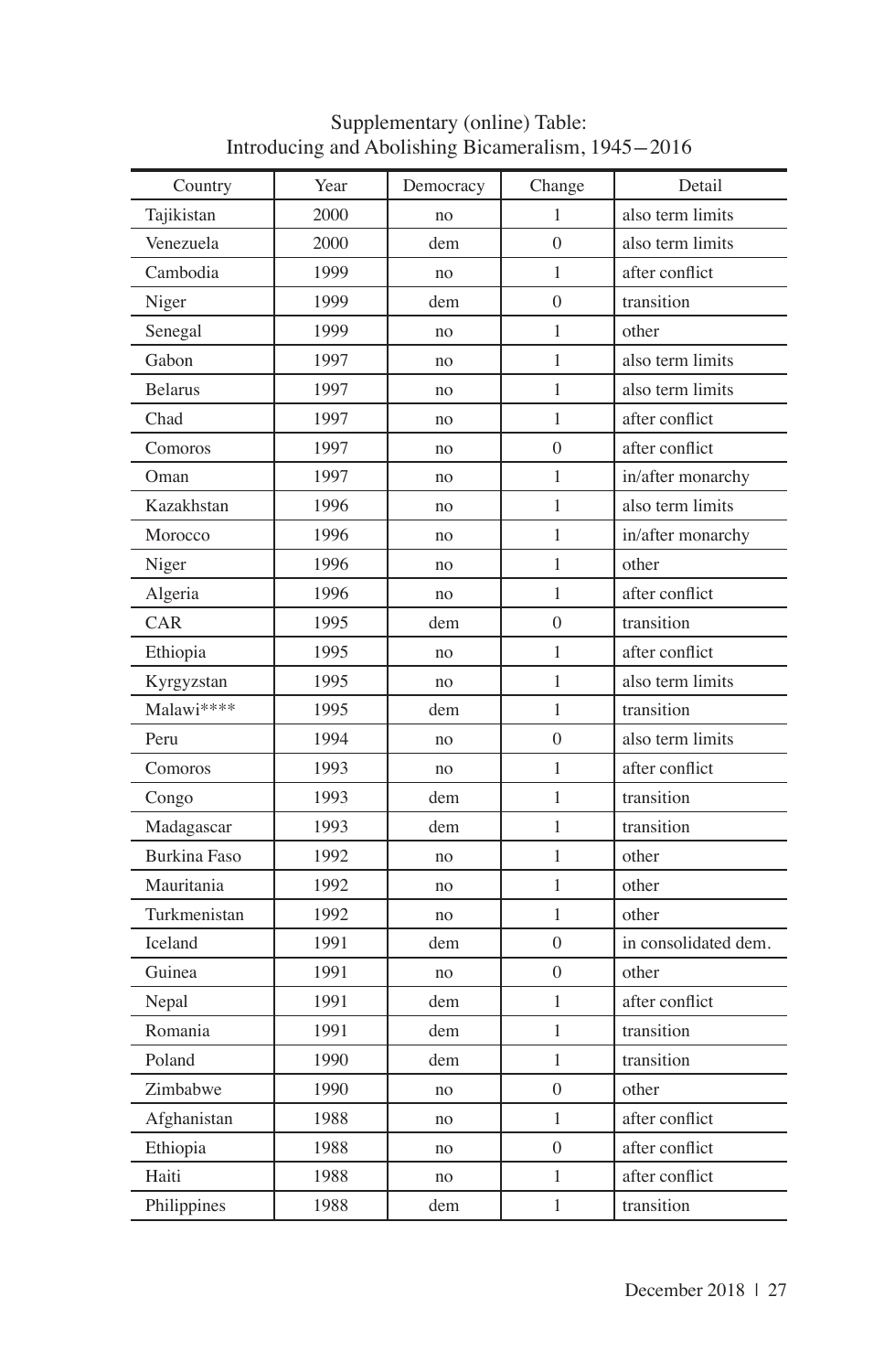| Country      | Year | Democracy | Change           | Detail               |
|--------------|------|-----------|------------------|----------------------|
| Uruguay      | 1986 | dem       | 1                | transition           |
| Lesotho      | 1984 | no        | $\mathbf{1}$     | after coup           |
| Panama       | 1984 | no        | $\overline{0}$   | after coup           |
| Burundi      | 1982 | no        | $\overline{0}$   | single-party rule    |
| Turkey       | 1982 | no        | $\overline{0}$   | after coup           |
| Egypt        | 1981 | no        | $\mathbf{1}$     | other                |
| Ecuador      | 1980 | dem       | $\overline{0}$   | transition           |
| Iran         | 1980 | no        | $\theta$         | in/after monarchy    |
| Nicaragua*** | 1980 | no        | $\overline{0}$   | single-party rule    |
| Thailand     | 1979 | no        | $\mathbf{1}$     | after coup           |
| Afghanistan  | 1978 | no        | $\overline{0}$   | in/after monarchy    |
| Libya        | 1978 | no        | $\overline{0}$   | in/after monarchy    |
| Cambodia     | 1977 | no        | $\overline{0}$   | single-party rule    |
| Spain        | 1977 | dem       | $\mathbf{1}$     | transition           |
| Thailand     | 1977 | no        | $\overline{0}$   | after coup           |
| Portugal     | 1977 | dem       | $\overline{0}$   | transition           |
| Uruguay      | 1977 | no        | $\overline{0}$   | after coup           |
| Cuba         | 1976 | no        | $\overline{0}$   | single-party rule    |
| Laos         | 1976 | no        | $\overline{0}$   | in/after monarchy    |
| Guinea       | 1975 | no        | $\mathbf{1}$     | other                |
| Myanmar      | 1975 | no        | $\overline{0}$   | single-party rule    |
| Nicaragua    | 1975 | no        | $\mathbf{1}$     | also term limits     |
| Thailand     | 1975 | no        | $\mathbf{1}$     | after coup           |
| Eq. Guinea   | 1974 | no        | $\overline{0}$   | also term limits     |
| Lesotho      | 1974 | no        | $\overline{0}$   | in/after monarchy    |
| Madagascar   | 1974 | no        | $\overline{0}$   | single-party rule    |
| Pakistan     | 1974 | dem       | $\mathbf{1}$     | after conflict       |
| Philippines  | 1974 | no        | $\boldsymbol{0}$ | also term limits     |
| Panama       | 1973 | no        | 1                | after coup           |
| Sri Lanka    | 1973 | dem       | $\theta$         | after conflict       |
| Thailand     | 1973 | no        | $\theta$         | after coup           |
| Nicaragua    | 1972 | no        | 0                | also term limits     |
| Morocco      | 1971 | no        | $\overline{0}$   | after conflict       |
| Sweden       | 1971 | dem       | $\overline{0}$   | in consolidated dem. |
| Thailand     | 1969 | no        | $\mathbf{1}$     | after coup           |
|              |      |           |                  |                      |

Supplementary (online) Table: Introducing and Abolishing Bicameralism, 1945-2016